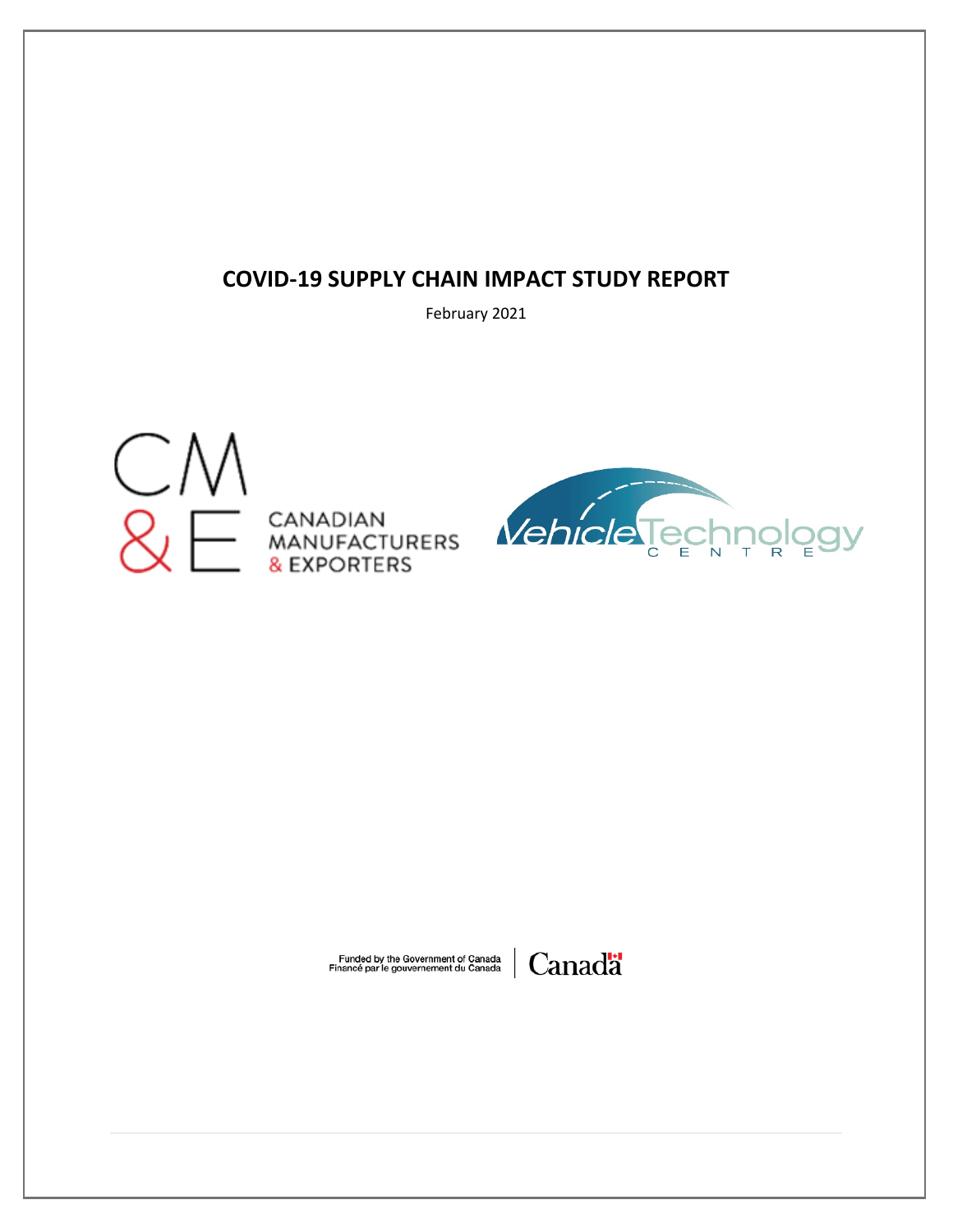## <span id="page-1-0"></span>**FOREWORD**

On March 11, 2020, the World Health Organization (WHO) classified COVID-19 as a pandemic. One day later, Manitoba confirmed its first three cases of the virus, all due to travel. Then, on March 20, Premier Brian Pallister declared a state of emergency across the Province. After a gradual "re-opening" of Manitoba during spring and summer, by mid-November the Province was under level red restrictions. By January 30, 2021, Manitoba had been afflicted with nearly 30,000 cases of COVID-19 – and 825 Manitobans had lost their lives to the virus.

The pandemic also threatened the existence of many businesses, especially small, consumer services, such as fitness centres and specialty shops. Suddenly, Manitoba manufacturers faced a more uncertain future. Global trade plummeted; travel restrictions mounted. Manufacturing is the largest industrial sector in Manitoba, with annual revenues approaching \$20 billion. The sector directly employs approximately 64,000 Manitobans, and enables numerous additional indirect job opportunities. While the manufacturing sector has largely remained "essential" in terms of government policy, many firms have faced declining demand and/or supply shortages, on top of lingering workforce and skills shortages.

In response, federal and provincial governments have supported the industry with programs such as the Canada Emergency Wage Subsidy and tax deferrals. During 2020, the provincial government invested over \$200 million in Manitoba companies to support production and procurement of various medical supplies, including N95 masks, face shields, reusable gloves and hospital gowns. Despite the disruption, many Manitoba manufacturers have been resilient.

Due to the global nature of modern supply chains, the pandemic has had a pervasive impact. In search of cost savings, many manufacturers have adopted single sourcing and low-cost country sourcing strategies. They have also implemented "lean" production techniques to eliminate waste, including excess inventory. Lean techniques work best under stable conditions. Indeed, single sourcing and lean production make companies vulnerable to shortages when disruptions (like pandemics) occur. You've got fewer eggs, and they're all in one basket …

In the midst of this pandemic crisis, Canadian Manufacturers and Exporters (CME) – Manitoba, together with the Vehicle Technology Centre (VTC) assembled a team of industry experts to study the effect of COVID-19 on manufacturing supply chains in Manitoba. This report presents and interprets results of indepth interviews with fifty-eight Manitoba manufacturers. The report ends with a series of specific recommendations to enhance the resilience of manufacturing – Manitoba's largest industrial sector.

Paul D. Larson, Ph.D. CN Professor of SCM University of Manitoba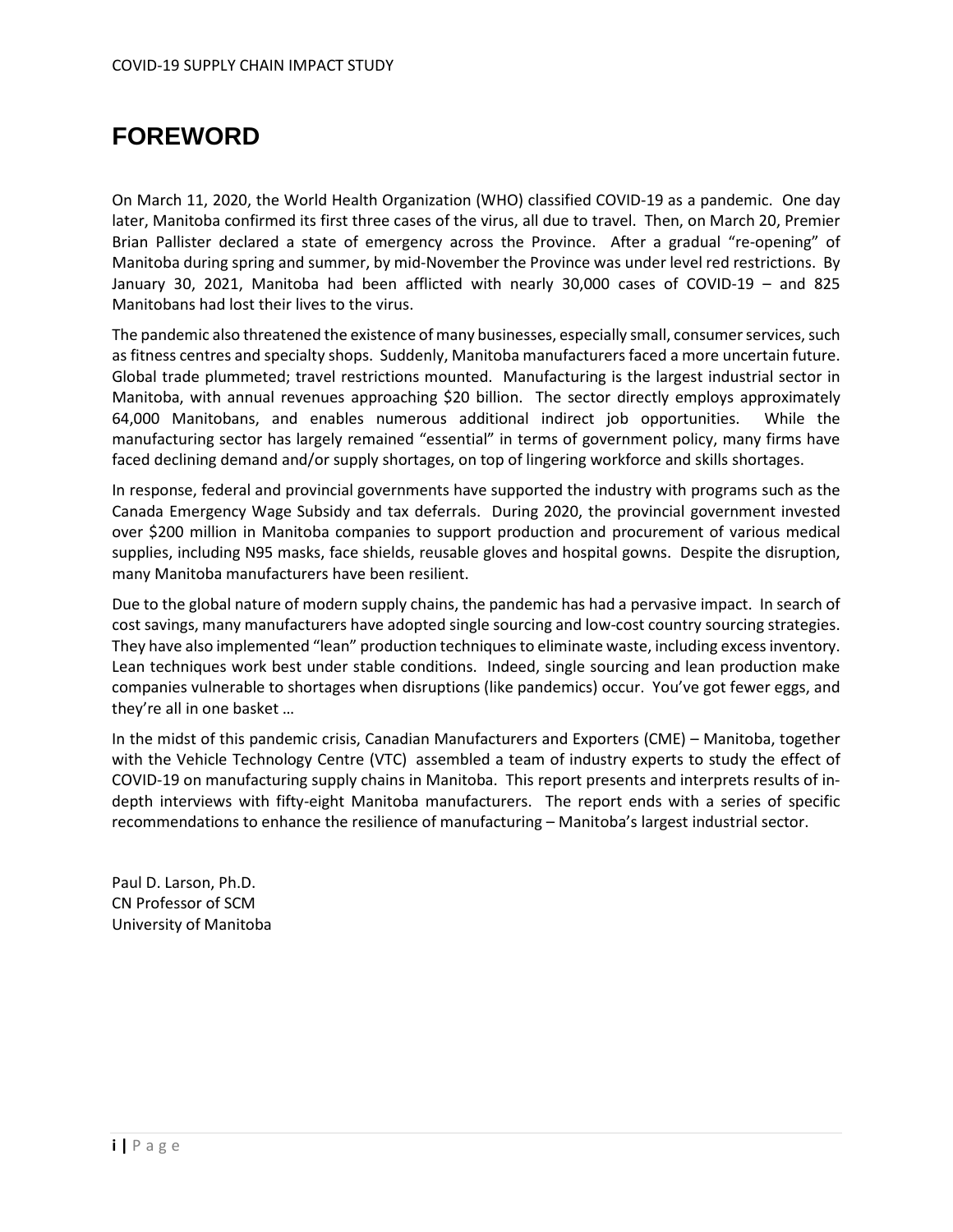## <span id="page-2-0"></span>**About the Authors**

**Ron Koslowsky -** Ron has been the Vice President, Manitoba Division of the Canadian Manufacturers & Exporters since April 2007. Prior to that he spent over 21 years at Palliser Furniture in a variety of roles including Vice President of Human Resources. He has extensive experience in manufacturing, construction, insurance and business consulting as well as serving on various boards including 15 years on the CME board.

**Ron Vanderwees – P.Eng. -** Ron has 35 years' experience in management of operations, production engineering, research and development, warranty, and service, 25 of these years were in the Manitoba heavy vehicle manufacturing sector. Currently serving as the Program Director for Manitoba's Vehicle Technology Centre.

**Ray Hoemsen – FEC, P.Eng. -** Ray began his career in Manitoba's agricultural tractor industry in 1977, over the last three decades he has worked in the public sector supporting technology transfer, applied research and innovation in many fields, including the heavy vehicle sector. Most recently, Ray was the Executive Director of Research Partnerships & Innovation at Red River College and currently is President & Managing Director of Nexus Manitoba.

**Kevin Dickson – P.Eng. -** Kevin has over 35 years in the design and manufacturing of Electronic systems, the last 25 of which were focused on direct applications for heavy duty vehicles. He managed a global engineering group encompassing 5 countries and has spearheaded several International Business development opportunities. Currently semi-retired and focusing on consulting in the areas of vehicle technology.

**Gustavo Zentner, MBA, CITP -** Gustavo has over 25 years of international trade and global business expansion expertise. Leading strategic development and execution of global projects in the manufacturing, processing, and technology sectors across multiple platforms, he focusses on product development through commercialization. Gustavo currently supports CME through Executive Councils and is President of InterPOC.

**Bob Hastings CD P.Eng. -** Bob has over 40 years of experience in the aerospace and defence public and private sector. He has worked extensively in establishing R&D and developmental test programs and infrastructure. Most recently his work has been focused on advanced digital manufacturing competency development and business implementation. Bob is President of PointMan Canada Ltd and CEO of WestCaRD.

**Paul D. Larson, Ph.D. -** Paul is the CN Professor of Supply Chain Management (SCM) at the University of Manitoba. From 2005-2010, he served as Head of the SCM Department and Director of the University of Manitoba Transport Institute (UMTI). In 2008, Larson led a pandemic planning research team, yielding the report: *Manitoba Nutrition Supply in Event of a Pandemic*. This pandemic study inspired his Supply Chain Risk Evaluation and Management (SCREAM) framework. Dr. Larson lectures and conducts research on sustainability, supply chain risk management and logistics.

**Andrea Aiello -** Andrea has over 25 years of experience in the manufacturing industry, primarily Human Resources focused. As the Director of Workforce Development at CME, she works to ensure there is a steady supply of skilled talent available to Manitoba manufacturers. Andrea makes connections with government, industry, post secondary academic and service providers, to close workforce gaps whether new training curriculum, new sources of talent or preparing manufacturers for the future of work. Andrea is also the Chair of the Coalition for Advanced Manufacturing Academic Committee.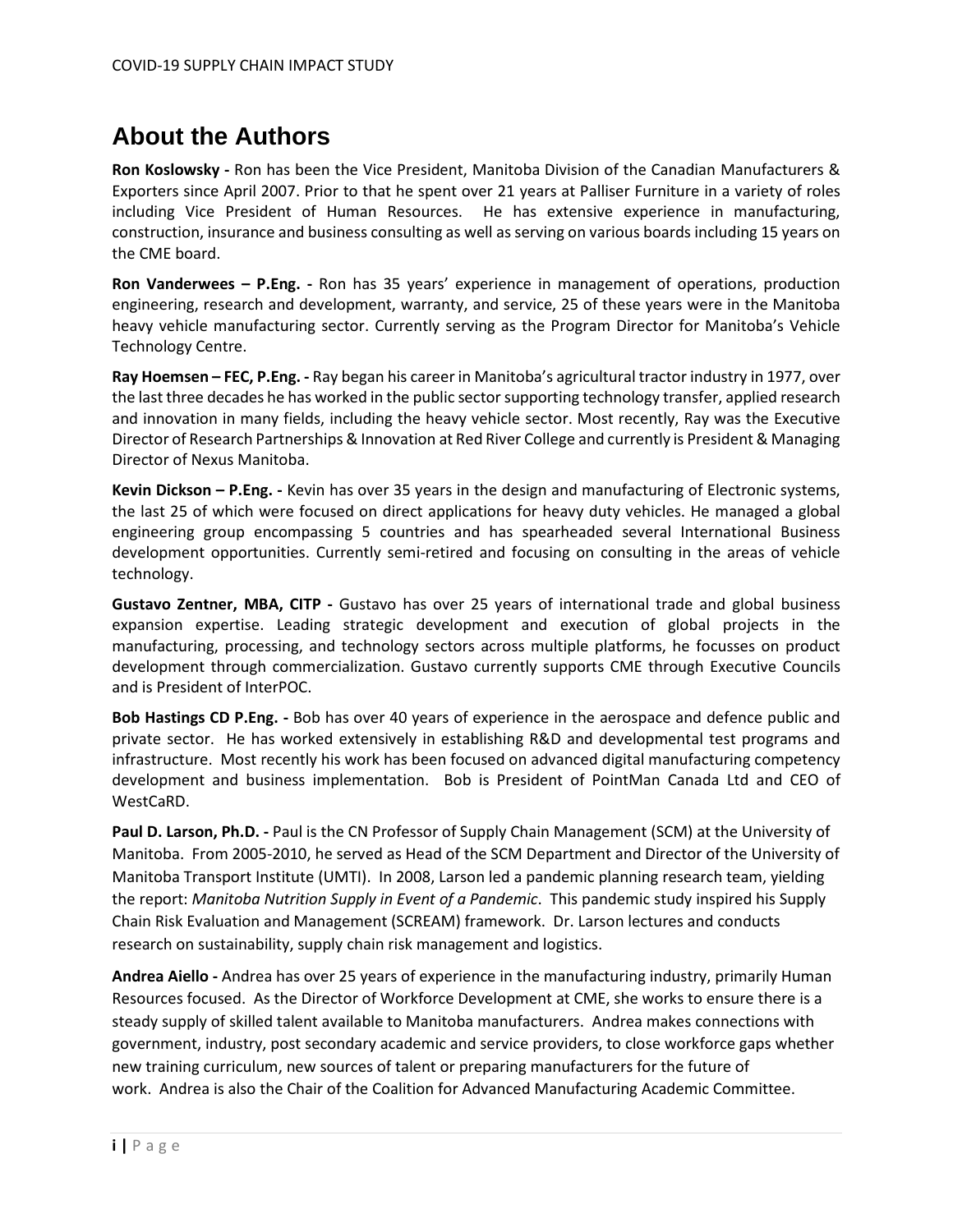## **Acknowledgements**

The COVID-19 Supply Chain Impact Study Team would like to thank the individuals and organizations who generously shared their time, knowledge and experience for the purposes of this project. Senior company personnel from 58 companies in Manitoba voluntarily shared their insight and observations on the supply chain impact that occurred as a result of this global pandemic. This report would not have been possible without their support and participation.

The Study Team would also like to thank the personnel of Western Economic Diversification Canada whose foresight enabled the project definition and initiation of the study and whose funding supported all activities of the project.

The content of this report is based on the insights offered by the companies interviewed and as summarized by the Study Team. The recommendations and conclusions have been developed by our team and do not necessarily represent the official views of Western Canada Diversification or the Government of Canada.

The Study Team would also like to thank Dr. Paul Larson, the CN Professor of Supply Chain Management at the University of Manitoba Asper School of Business who provided subject matter expertise and invaluable guidance in the performance of the study and the generation of the final report.

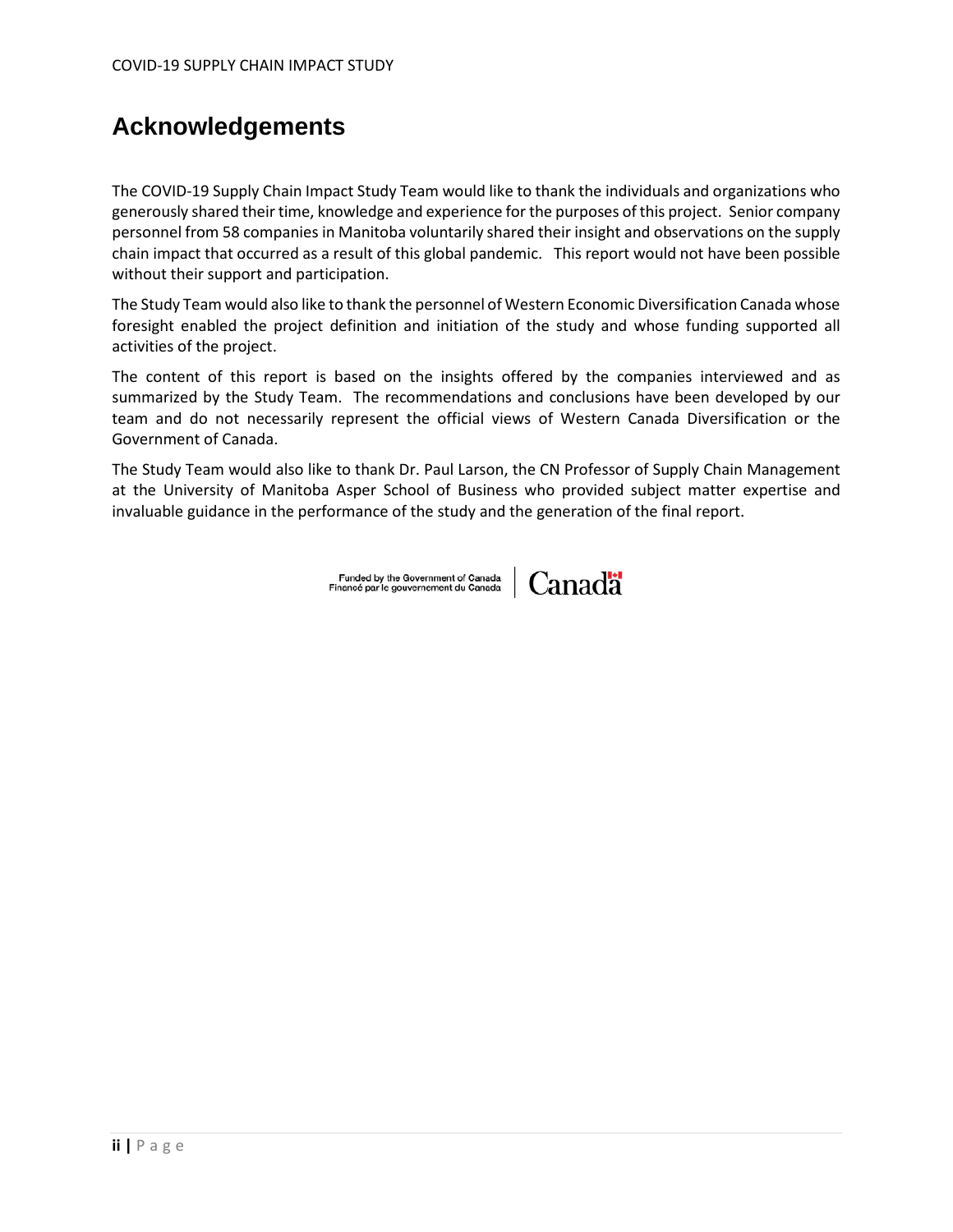## <span id="page-4-0"></span>**EXECUTIVE SUMMARY**

### <span id="page-4-1"></span>**Study Objectives**

The primary objective of this study is to assess the impact of the COVID-19 pandemic on Manitoba's manufacturers in order to develop policy and processes that promote the resiliency of Manitoba's manufacturing supply chain. This report presents an assessment of qualitative and quantitative supply chain impacts and appraises broader Manitoba manufacturing sector characteristics that impact the supply chain and its resilience in the face of major disruptions.

### <span id="page-4-2"></span>**Manitoba Manufacturing**

Manitoba's manufacturing sector is substantial, robust and diverse with over 1,380 manufacturing establishments operating within the Province. There are some predominant Manitoba clusters within approximately 18 manufacturing sub-sectors based on three-digit North American Industrial Classification Systems (NAICS) codification. By employee size, 91% of Manitoba manufacturers are small businesses with less than 100 employees, 96 or 7% are mid-sized (100 to 500 employees), and 22 or 1.7% are large enterprises (more that 500 employees). Across Canada, only 0.6% of manufacturing companies are large enterprises, a lower percentage than in Manitoba. It is also notable that large Manitoba companies are not typically operating in the same market space, which expands opportunities for collaborative activities and supply chain development within Manitoba as well as externally.

Additionally, Manitoba manufacturers have generally and deeply embraced Lean processes and have thus withstood this pandemic, and previous global market perturbations, reasonably well. This manufacturing process efficiency provides an excellent foundation for the further growth and strengthening of the Manitoba manufacturing cluster in the future.

While Manitoba's manufacturing sector is reasonably healthy, there are external forces which pose challenges in the future, e.g. an aging manufacturing workforce, a diminishing pool of people interested in manufacturing careers, and digital manufacturing based productivity improvements that have been embraced by many industrialized nations. Nevertheless, with foresight and aggressive industry/ government/ academic cooperation, Manitoba is well positioned to increase manufacturing productivity and competitiveness for integration into both external and internal-to Manitoba value chains.

### <span id="page-4-3"></span>**Study Methodology**

This study was motivated by and supported by Western Economic Diversification and was performed jointly by Canadian Manufacturers and Exporters (CME) – Manitoba and the Vehicle Technology Centre (VTC). The study team consisted of 6 individuals with extensive manufacturing industry and academic experience, who have extensive experience within Manitoba's manufacturing ecosystem. Expert advice and input was provided to the study by Dr. Paul D. Larson, the CN Professor of Supply Chain Management at the University of Manitoba.

A holistic approach to the study was undertaken to ensure that regardless of company understanding of supply chain matters, the knowledge and health of the supply chain could be inferred from all relevant manufacturing performance parameters. The study approach was to seek statistical and qualitative feedback from as broad a community of manufacturers as possible, representing the diversity of Manitoba's manufacturing sector.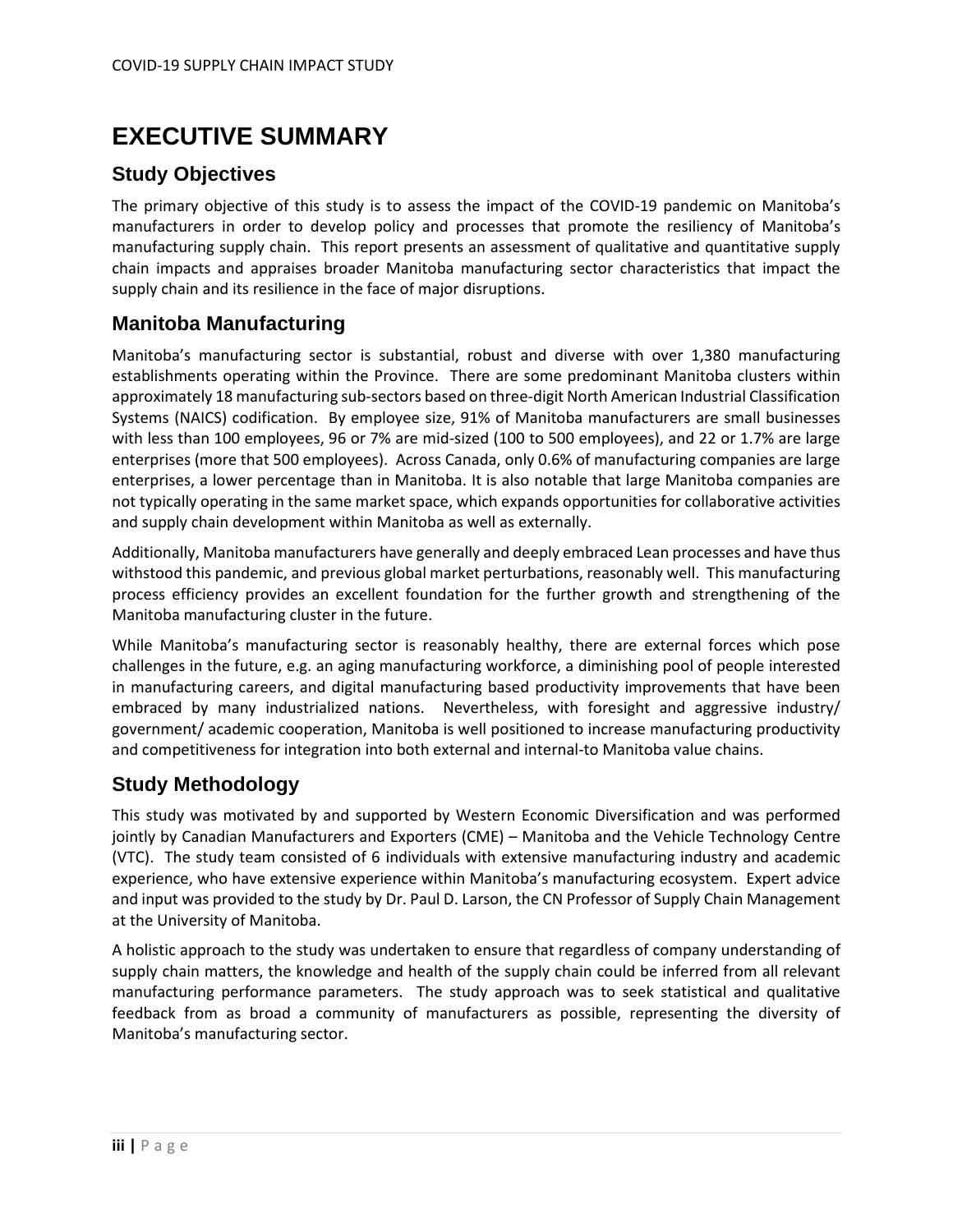#### **Surveyed Company Size Classification**

The intent of the study was to canvass a representative sample of companies across all size classes and manufacturing subsectors to the greatest extent possible. Of the 58 companies surveyed, 18 were small (< 100 employees), 24 were medium (100 to 499 employees) and 16 were large (500 or more employees). While this employee size distribution was skewed to the large company end of the spectrum, it was felt to be appropriate to the intent of the study. Smaller and medium size companies were selected based on their supply chain involvement and operations such that they would be representative of the small to medium sized enterprise community across Manitoba.

### <span id="page-5-0"></span>**Surveyed Manufacturing Sectors**

Companies from 15 North American Industrial Classification System (NAICS) manufacturing codes were surveyed as part of this study. The three-digit NAICS codes are often not sufficiently specific. However, to optimize the presentation of data, three-digit codes were used to bin the companies while 4 and 6-digit codes are also captured as part of this study. Refer to Appendix II for a list of companies surveyed, along with their 3-, 4- and 6-digit NAICS classifications and company size classes.

### <span id="page-5-1"></span>**Conclusions**

Generally speaking, the majority of Manitoba manufacturers have not suffered significant business losses as a result of COVID-19, and many expect recovery to pre-COVID-19 levels by the end of 2020 or 2021 at the latest.

However, some sectors have experienced significant business activity reductions. The business disruptions were found not to be due solely or primarily to supply chain challenges but more so to a confluence of factors related to global demand, geo-political issues, etc. A number of companies operate in sectors where demand can be cyclical and vary greatly from year-to-year. Some of these companies identified that COVID-19 coincided with an expected cyclical upturn, which was not realized due to the pandemic. Agricultural equipment manufacturing is one cluster affected in this manner.

Across the various manufacturing sectors, Manitoba manufacturers have a widely varying understanding of their supply chains and supply chain concepts in general. Some companies had made prescient supply chain decisions on multiple-sourcing and finding suppliers not in China prior to COVID-19. These companies did not suffer the full effects of COVID-19 supply chain disruptions. Some manufacturers reacted early to develop and pursue innovative ways to lessen supply chain disruptions. Those companies are implementing the lessons learned from the pandemic to improve future business operations. Notwithstanding these pockets of brilliance, the general lack of supply chain understanding is problematic in a global marketplace where suppliers must increasingly be integrated vertically and horizontally, often across multiple sectors in order to achieve growing profitability and economic success. There is little doubt that a better understanding of supply chain processes needs to be developed at all levels within businesses, with particular emphasis on small to medium sized firms.

Feedback on the benefits of government programs varied widely. While Manitoba's manufacturers found that financial assistance helped in some ways, the variability in regulations posed some unexpected challenges to company operations. This observation was true for both federal and provincial programs and communications environments although specific addressable issues were not broadly identified by respondents. The strengths and weaknesses of the various government programs should be captured in a focused fashion to inform policymaking ahead of future market upheavals.

The pandemic understandably caused a great deal of worker anxiety which some companies managed extremely well, generating significant operational dividends. It would be of great value to document these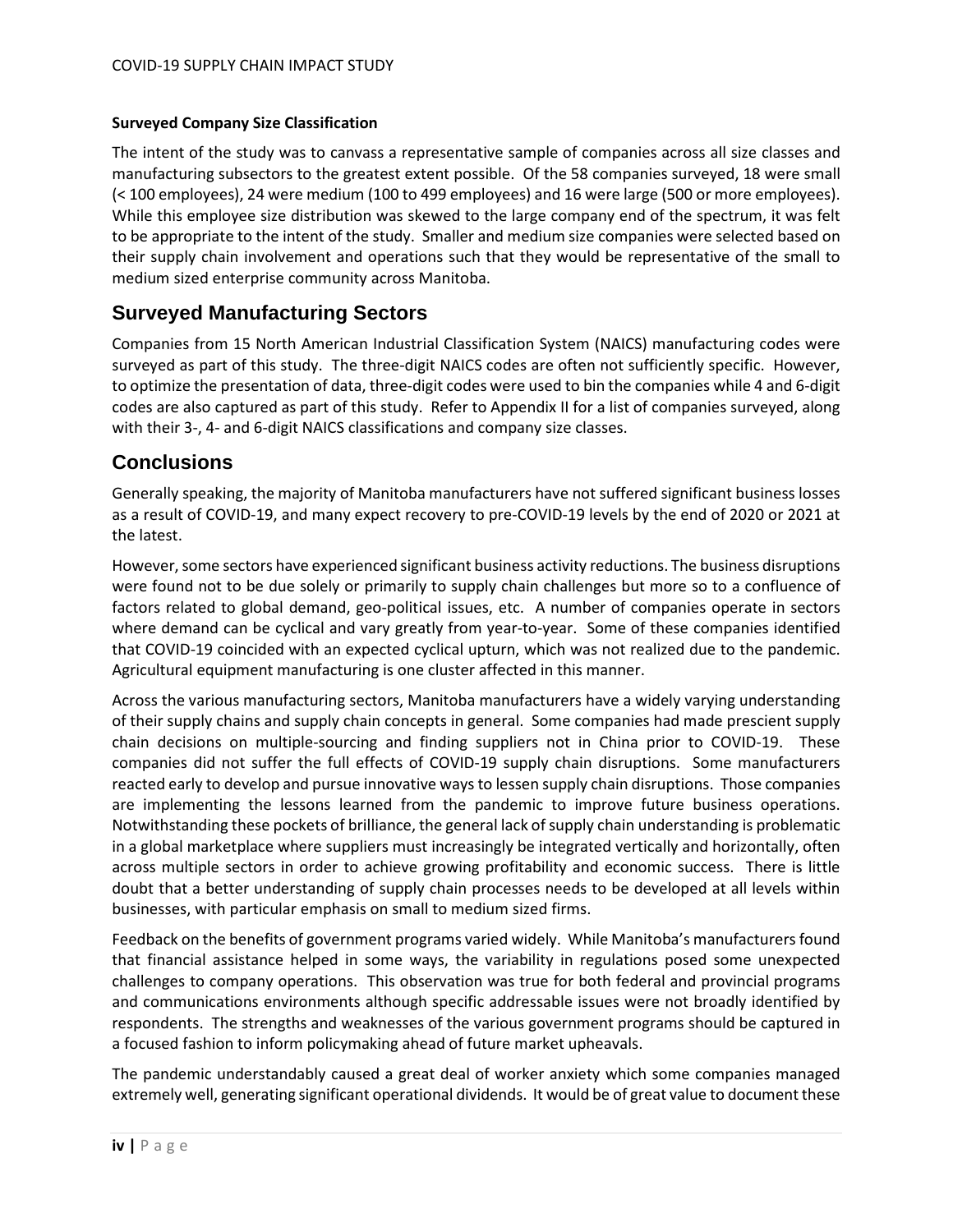best practices, share them with other manufacturers, and weave them into future pandemic relief policy making.

A globally pervasive prognosis in advanced manufacturing nations is that COVID-19 will accelerate the digitalization of industrial processes, due to a confluence of factors including this and future pandemics, an aging workforce demographic and the continuing push for productivity/competitiveness improvements. It was clear that the need for and benefits of adopting digital manufacturing processes and technologies is not well understood by many companies. Regarding digitalization of manufacturing and future-proofing manufacturing operations through a digitally based supply chain, there were varying perceptions of the benefits or the accelerating necessity for advanced digital manufacturing processes, including the need for universal supply chain integration. Such integration, encompassing comprehensive vertical and horizontal integration within the entire value chain and across the product life cycle, is an opportunity for Manitoba manufacturers to build a strong position at the head of the pack moving forward from this pandemic.

In general, this pandemic posed more, and more significant challenges than previous market disruptions. The one noted exception to this was September 11, 2001. However, it was not always clear that the root causes were well understood by the companies. They were busy developing innovative work-arounds that off-set pandemic challenges and, in a number of cases, offered opportunities for business and product growth. In many cases, what was not said, or an incongruity of responses to inter-related questions offered insight into the true impact of the COVID-19 impact on the supply chain, highlighting future-proofing and supply chain resilience building opportunities.

### <span id="page-6-0"></span>**Recommendations**

The following four recommendations are offered to improve Manitoba manufacturing supply chain performance and resilience:

#### **1. Leverage the Manitoba Manufacturing Network**

- Establish and facilitate regular meetings bringing together executives responsible within manufacturing for the purpose of learning how to improve supply chains and expand trade.
- Refine and enable networking designed to connect Manitoba manufacturers for business development, B2B relationship building or revenue generation.
- Aggregate holistic supply chain interests or needs that would benefit suppliers in Manitoba and provide avenues by which manufacturers can effectively collaborate - opportunities for value added manufacturing, dual-sourcing, performance improvement including group buying, joint bids, and transportation cost sharing to be more globally competitive.
- There is variability in Manitoba manufacturer supply chain maturity that would benefit from expanded support of local single, dual, cross and multi-sourcing initiatives to assist in achieving greater supply chain growth and resilience through support for achieving required quality standards as well as re-tooling and setup costs.

#### **2. Operational Practices Tools and Resource Repository including Disaster/Emergency Responses**

• Introduce a benchmarking tool comparing a company's supply chain to other worldwide companies to assist corporate leaders in assessing vulnerabilities and enable creation of measurable strategic improvement initiatives.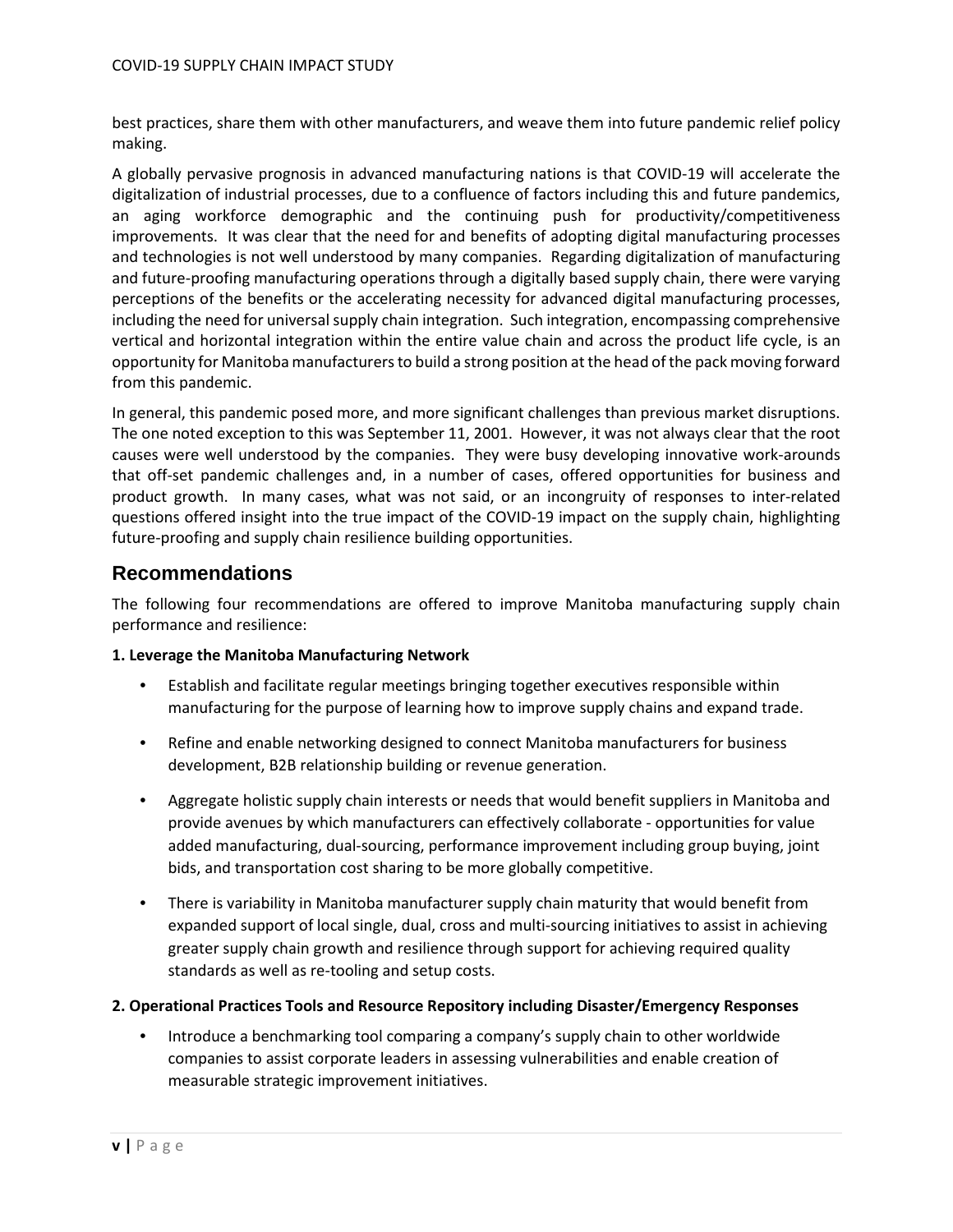- Educate and provide tools for Manitoba manufacturers to better assess the true cost of importation and properly weighted KPIs to allow their company to make more informed global supply chain decisions.
- Scan and develop an inventory of available resources to address needs.
- Develop or identify tools, templates, SOP's, checklists, tips, implementation guides etc. that can be used to assist SMEs in dealing with emergencies as well as supply chain improvement.

#### **3. Supplier Development Program**

- Develop / refine a holistic supplier assessment tool, allowing Manitoba manufacturers to compare their capabilities and readiness to compete on a local as well as a global basis, including all facets of the business, e.g. quality, productivity, technology, etc.
- Identify gaps arising from the assessment and develop a company action plan to address gaps between current capacities and global competitive standards.
- Communicate and share best practices.
- Establish peer-to-peer councils to identify, prioritize, and enable supply chain competency development.

#### **4. Manufacturing Technology Roadmap(s) to support supply chain development and integration by Manitoba manufacturers**

- Create a knowledge base of relevant advanced technology needs, especially for digital manufacturing.
- Identify opportunities for collaborative applied research, training and pilot projects.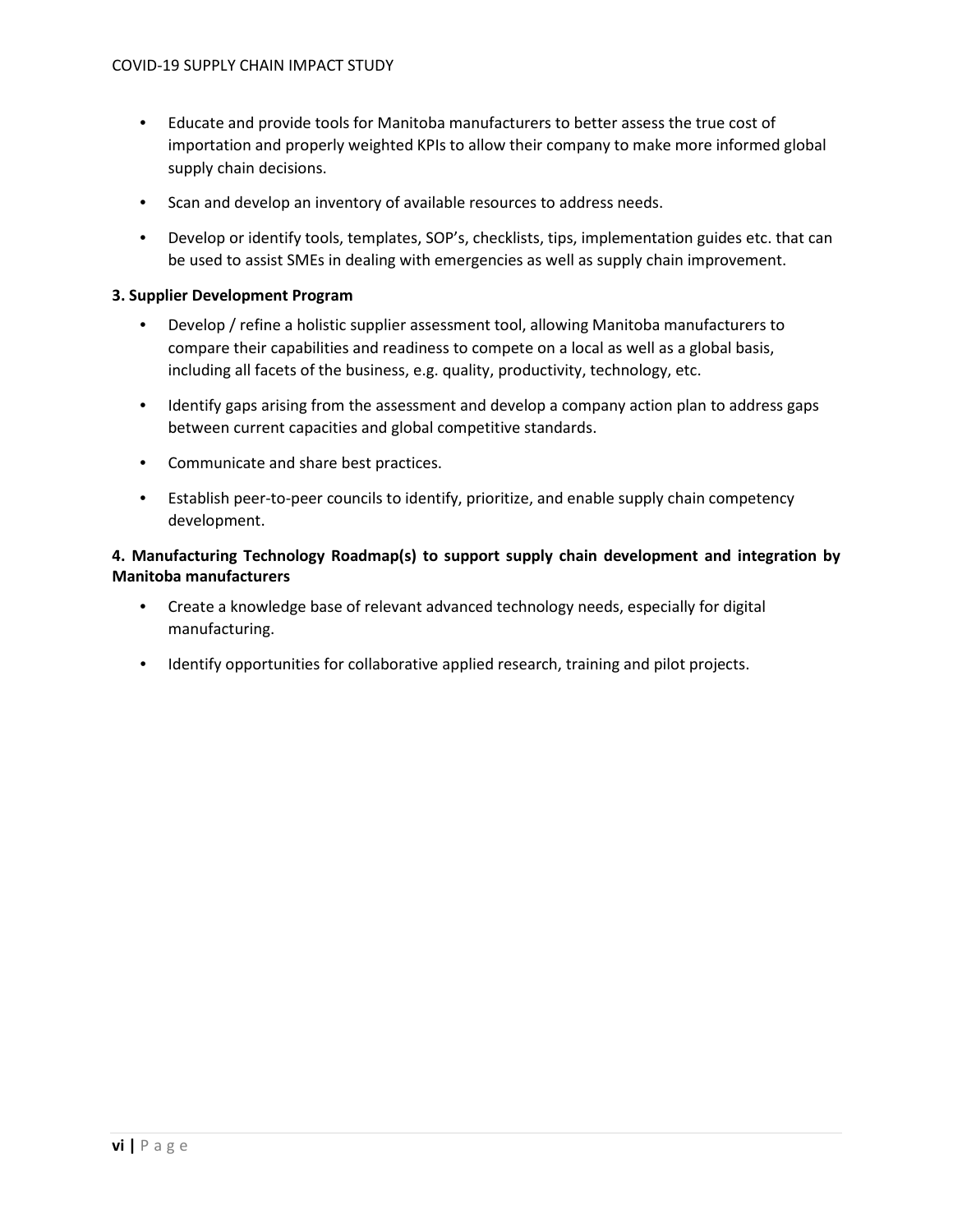# **Table of Contents**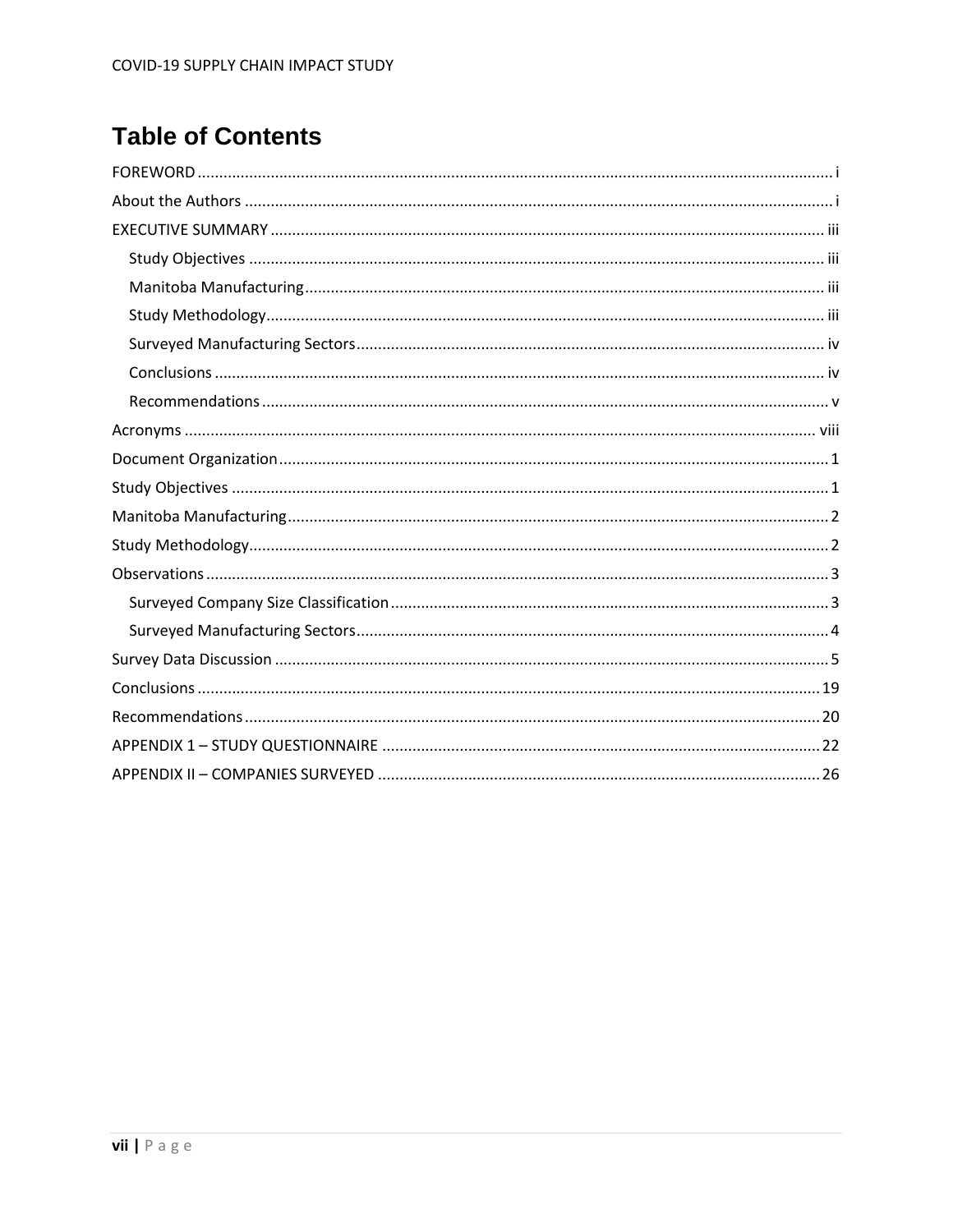# <span id="page-9-0"></span>**Acronyms**

CETA - Comprehensive Economic and Trade Agreement

- CME Canadian Manufacturers and Exporters
- CN Canadian National Railway
- CPTPP Comprehensive and Progressive Agreement for Trans-Pacific Partnership
- CUSMA Canada-United States-Mexico Agreement
- FX Foreign Exchange
- ISO International Standards Organization
- NAICS North American Industrial Classification Systems
- PPE Personal Protective Equipment
- VTC Vehicle Technology Centre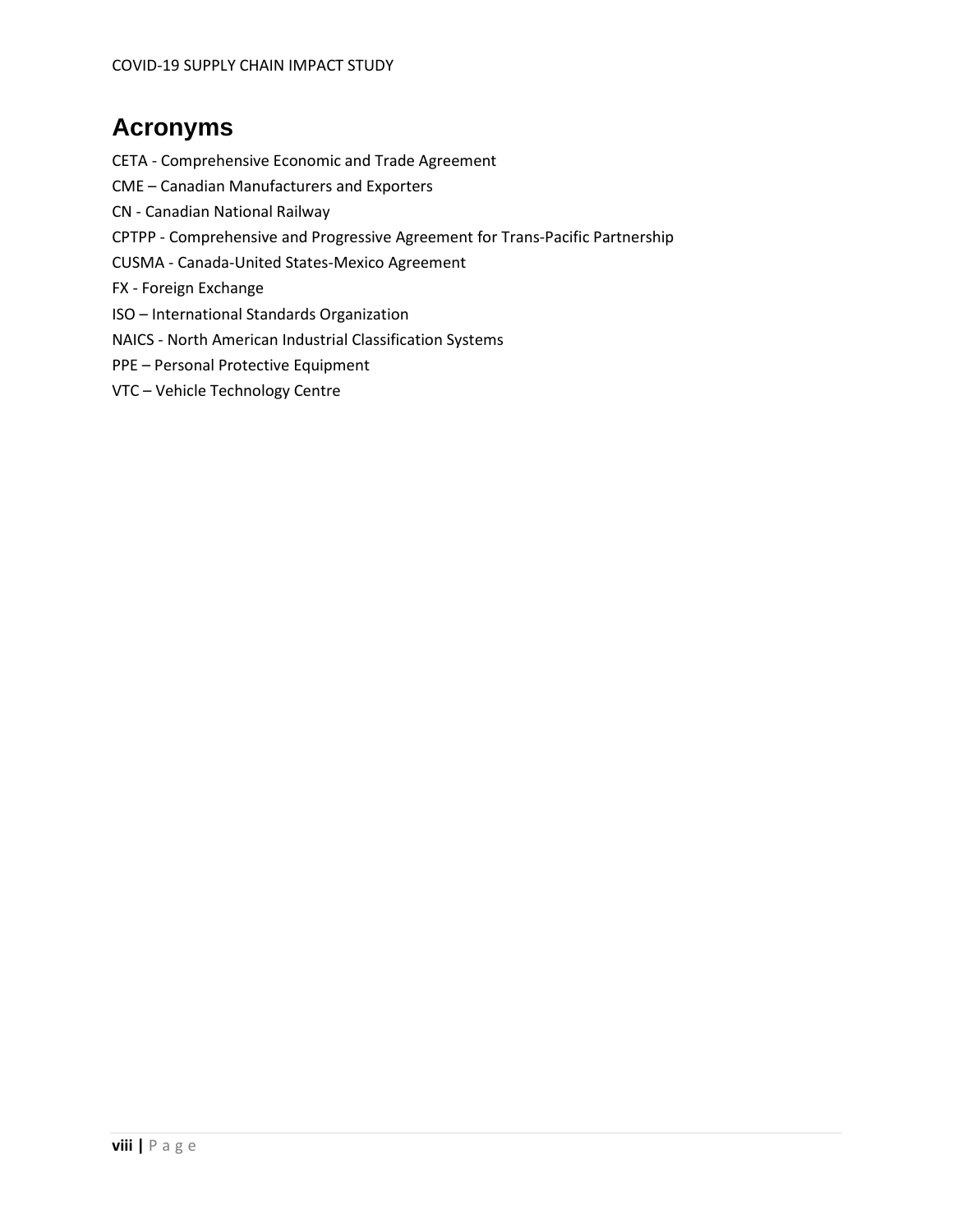## <span id="page-10-0"></span>**Document Organization**

This report is presented in the following order:

- **Executive Summary:** A lengthened Executive Summary is provided to introduce the study objectives, Manitoba manufacturing sector characteristics, the study methodology, observation highlights, and recommendations for follow on actions arising from the study. The Executive Summary is intended to be a mini-report, focusing on the conclusions and recommendations while also providing a route map should the reader wish to explore the sources of the concluding material.
- *Study Objectives*: The explicit and implicit objectives of the study are presented first in the main body of the report. The explicit objectives relate specifically to supply chain matters that were stipulated in the study contract, and the implicit objectives are relevant to broader manufacturing sector characteristics which impact the supply chain and manufacturer understanding of supply chain characteristics.
- *Manitoba Manufacturing:* A brief profile of Manitoba's manufacturing sector are provided to set the stage for study parameters relating to sub-sectors as well as company size class.
- *Study Methodology:* An overview of how the study was undertaken is next provided to identify the rationale for selecting companies involved in the study as well as some of the parameters which formulated the study approach including the study questionnaire.
- *Observations:* This section begins with generalized observations that derive from a quantitative analysis of responses to the study questionnaire, as well as discussion notes for each of the interview questions. The second portion of the observations section presents each question, along with corresponding discussion guidance points. A summary of the interview discussions for each question is also included in this section.
- *Recommendations:* The conclusion section of the report provides a list of recommendations proposed for follow-on actions to this study. The recommendations are focused both on specific supply chain subjects as well as broader manufacturing sector characteristics and parameters that impact supply chain mapping and resilience.

## <span id="page-10-1"></span>**Study Objectives**

The primary objective of this study is to assess the impact of the COVID-19 pandemic on Manitoba's manufacturers in order to develop policy and processes that promote the resiliency of Manitoba's manufacturing supply chain. This report presents an assessment of qualitative and quantitative supply chain impacts and appraises broader Manitoba manufacturing sector characteristics that impact the supply chain and its resilience in the face of major disruptions.

Analysing the supply chain impact of COVID-19 in isolation of a number of interdependent variables was recognized as being a challenge to this study. One example is that some sectors display demand cycles that have periodicities of several years. Gaining an understanding of where 2020 occurred in those cycles and its incremental supply chain impact needs to be further explored but was considered to be beyond the scope of the study. Nevertheless, an attempt was made within the study to identify the relevant supply chain impact of the pandemic of these broader characteristics.

Past experience, reinforced by this study, also indicates considerable variability in the level of understanding of supply chain processes. While large companies and some medium-sized companies have dedicated supply chain resources and well-founded supply chain capabilities, some smaller and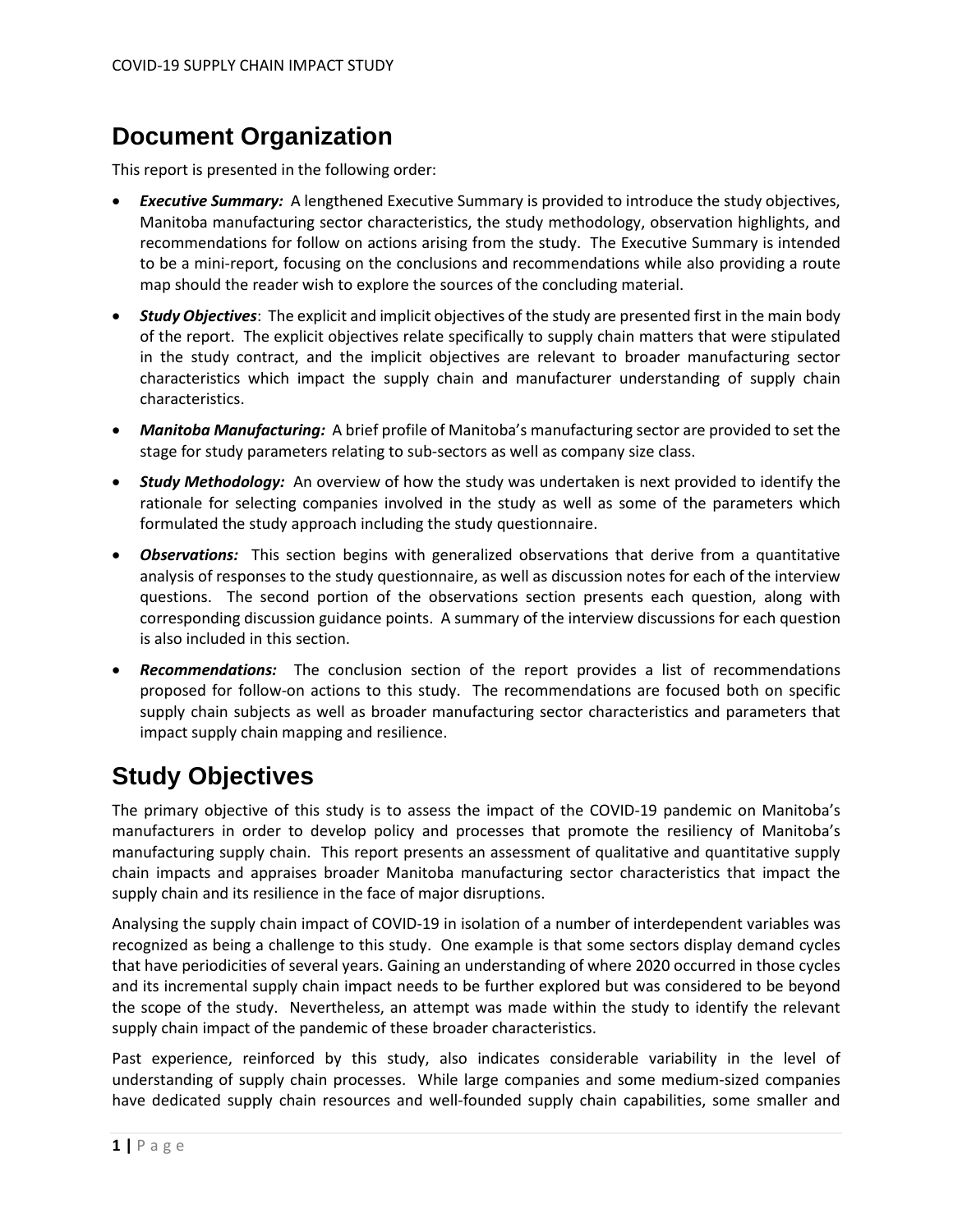medium firms rely on the owner/entrepreneur or non-dedicated resources to manage business processes, including supply chain management. In times of major market upheaval such as is being experienced as a result of COVID-19, addressing rapidly changing business forces presents challenges to any operation but more so to companies in which dedicated supply chain resources are not available. As such, this study takes a holistic view of the COVID-19 supply chain impact including broader manufacturing operations and market pressures on the supply chain.

# <span id="page-11-0"></span>**Manitoba Manufacturing**

Manitoba's manufacturing sector is substantial, robust and diverse with over 1,380 manufacturing establishments operating within the Province. There are some predominant Manitoba clusters within approximately 18 manufacturing sub-sectors based on three-digit North American Industrial Classification Systems (NAICS) codification. By employee size, 91% of Manitoba manufacturers are small businesses with less than 100 employees, 96 or 7% are mid-sized companies with 100 to 500 employees, and 22 companies or 1.7% are large enterprises with more that 500 employees. Across Canada, only 0.6% of manufacturing companies are large enterprises, a lower percentage than in Manitoba. It is also notable that large Manitoba companies are not typically operating in the same market space, which expands opportunities for collaborative activities and supply chain development within Manitoba as well as externally.

Additionally, Manitoba manufacturers have generally and deeply embraced Lean processes and have thus withstood this pandemic, and previous global market perturbations, reasonably well. This manufacturing process efficiency provides an excellent foundation for the further growth and strengthening of the Manitoba manufacturing cluster in the future.

While Manitoba's manufacturing sector is reasonably healthy, there are external forces which pose challenges in the future, e.g. an aging manufacturing workforce, a diminishing pool of people interested in manufacturing careers, and digital manufacturing based productivity improvements that have been embraced by many industrialized nations. Nevertheless, with foresight and aggressive industry/ government/ academic cooperation, Manitoba is well positioned to increase manufacturing productivity and competitiveness for integration into both external and internal-to Manitoba value chains.

# <span id="page-11-1"></span>**Study Methodology**

This study was motivated by and supported by Western Economic Diversification and was performed jointly by Canadian Manufacturers and Exporters (CME) – Manitoba and the Vehicle Technology Centre (VTC). The study team consisted of 6 individuals with extensive manufacturing industry and academic experience, who have extensive experience within Manitoba's manufacturing ecosystem. Expert advice and input was provided to the study by Dr. Paul D. Larson, the CN Professor of Supply Chain Management at the University of Manitoba.

A holistic approach to the study was undertaken to ensure that regardless of company understanding of supply chain matters, the knowledge and health of the supply chain could be inferred from all relevant manufacturing performance parameters. The study approach was to seek statistical and qualitative feedback from as broad a community of manufacturers as possible, representing the diversity of Manitoba's manufacturing sector.

The primary study mechanism was a questionnaire consisting of 17 questions addressing a range of indicators of general business as well as specific supply chain performance impacts due to the COVID-19 pandemic and any significant interdependent external market forces. The questionnaire was discussed with each company so that clarification could be sought for the various perspectives offered. Each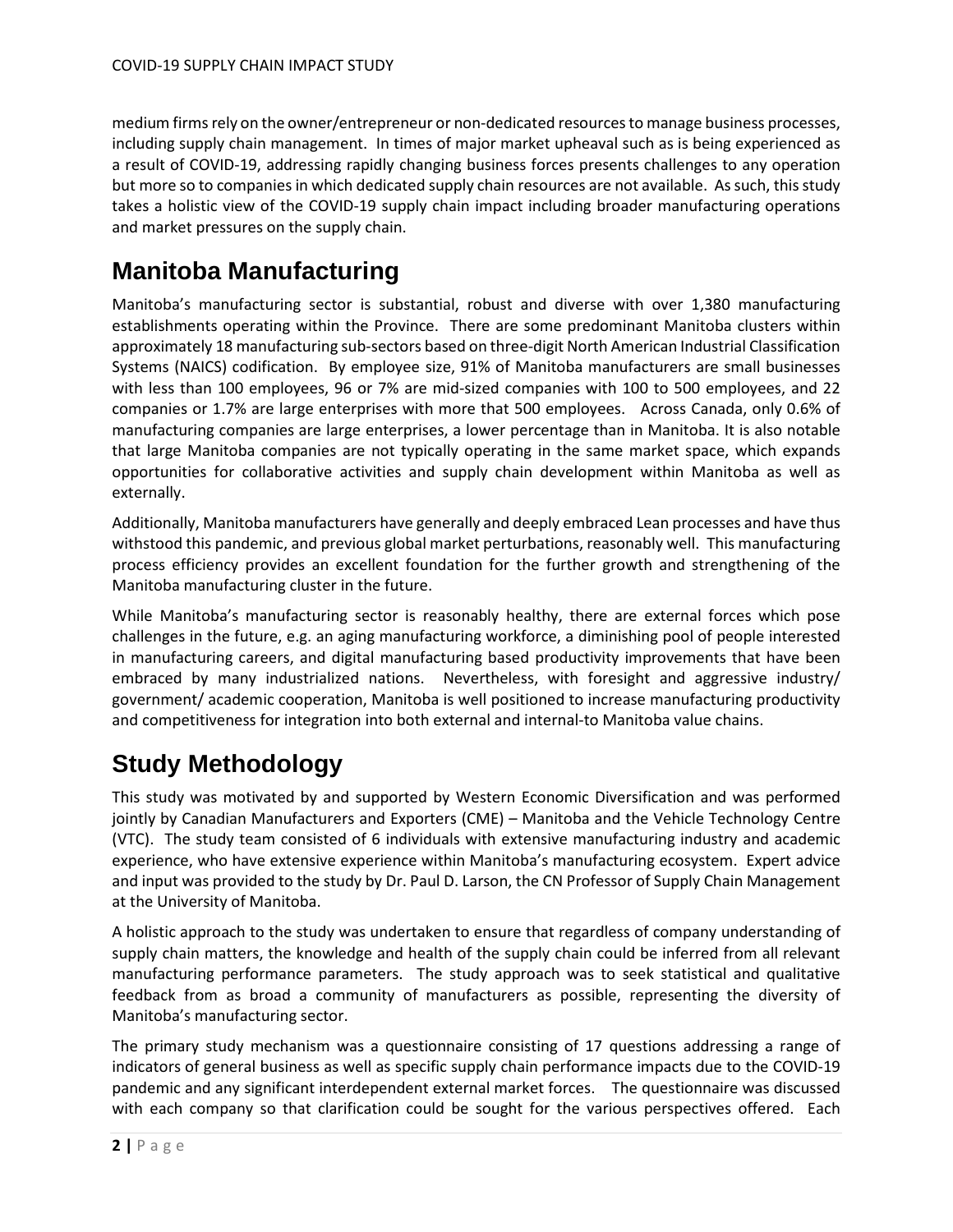question provided multiple answer options as discussion guidance. Prior to its use, the questionnaire was reviewed and refined by Dr. Paul D. Larson.

Seventy-three companies were originally identified for participation in the survey, with 58 companies, or approximately 80% of the targeted participants, eventually participating in the study. Company contacts were at executive/ senior management levels or heads of corporate supply chain activities. The survey/questionnaire, with numerical result summaries, and a condensed summary of interview discussion points forms the main body of this report under the heading Observations. The survey questions are provided in Appendix I.

### <span id="page-12-0"></span>**Observations**

The Observations section of the report presents data in the following order:

- Surveyed company size classification;
- Surveyed manufacturing sectors, organized by NAICS codes; and
- Survey Data Summary which provides a summary of the qualitative and quantitative results for each survey question.

Survey questions are italicized and in bold print, with answer options/discussion guidance from the interviews provided for each question.

### <span id="page-12-1"></span>**Surveyed Company Size Classification**

The intent of the study was to canvass a representative sample of companies across all size classes and manufacturing subsectors to the greatest extent possible. Of the 58 companies surveyed, 18 were small (< 100 employees), 24 were medium (100 to 499 employees) and 16 were large (500 or more employees). While this employee size distribution was skewed to the large company end of the spectrum, it was felt to be appropriate to the intent of the study. Smaller and medium size companies were selected based on their supply chain involvement and operations such that they would be representative of the small to medium sized enterprise community across Manitoba.

In question 2, companies were requested to identify their annual revenues. This information is commercially sensitive, as such, the companies were classified in relatively broad bands of annual revenue. As seen in the figure below, only 3 or 5.2% of interviewed companies had annual revenues less that \$10M, 24 or 41.4% generated revenues between \$10M and \$30M, and 31 or 53.4% had revenues of greater than \$30M.

#### *1. How many people does your company employ in Manitoba?*

- a. 1 to 99
- b. 100 to 499
- c. 500 or more

Table 1. Number of Employees

| Number of Employees | Frequency | Percent |
|---------------------|-----------|---------|
| 1 to 99             | 18        | 31%     |
| 100 to 499          | 24        | 41%     |
| 500 or more         | 16        | 28%     |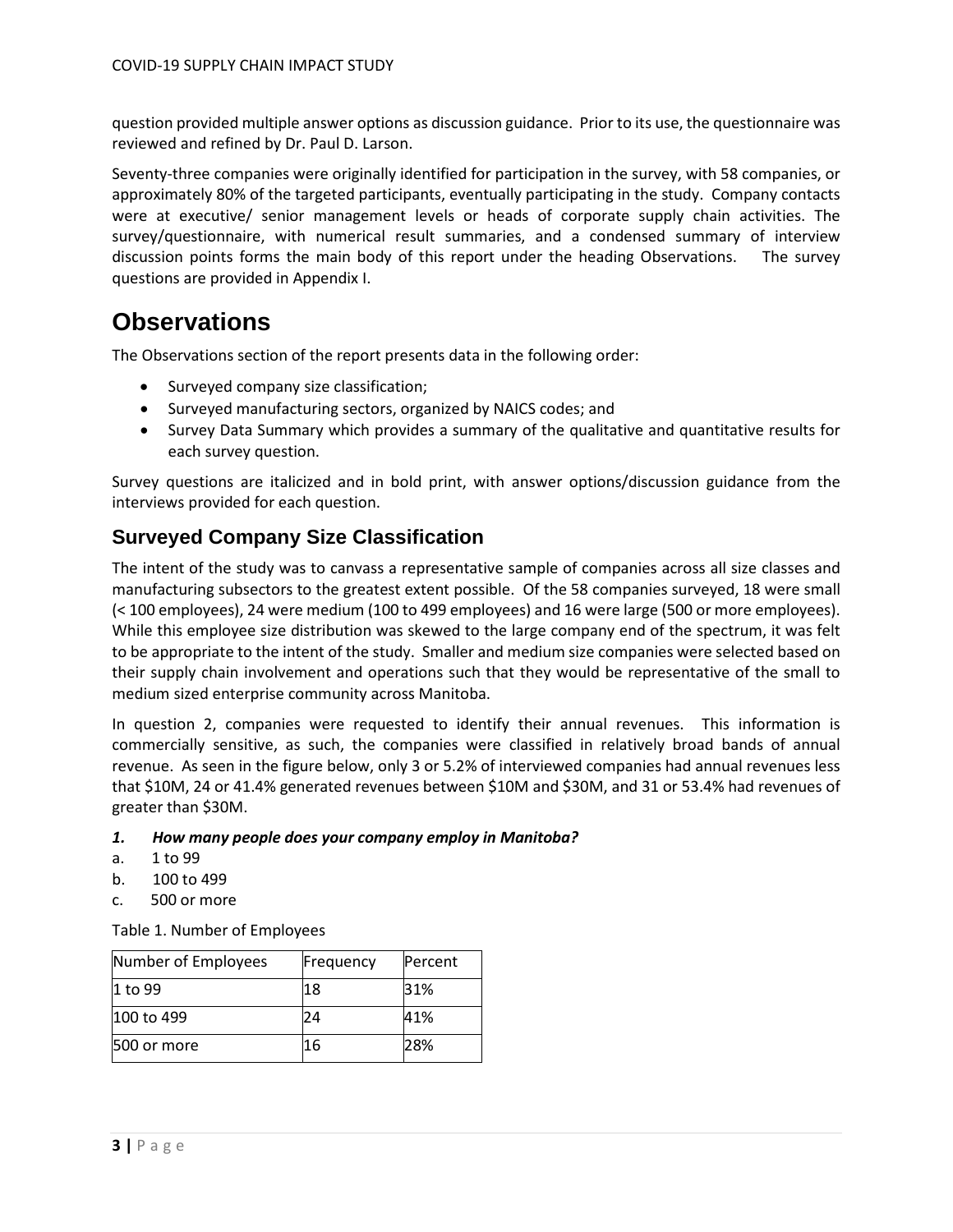- *2. What are your company's annual (2019) revenues from products manufactured in Manitoba?*
- a. Under \$10 million
- b. \$10 million to \$29,999,999
- c. Over \$30 million

Table 2.

| Annual Revenue            | Frequency | Percent |
|---------------------------|-----------|---------|
| Under \$10 million        |           | 5.2%    |
| \$10 mil. to \$30 million | 24        | 41.4%   |
| Over \$30 million         | 31        | 53.4%   |

### <span id="page-13-0"></span>**Surveyed Manufacturing Sectors**

Companies from 15 North American Industrial Classification System (NAICS) manufacturing codes were surveyed as part of this study. The three-digit NAICS codes are often not sufficiently specific. However, to facilitate the presentation of data, three-digit codes were used to bin the companies while 4 and 6-digit codes are also captured as part of this study. Refer to Appendix II for a list of companies surveyed, along with their 3, 4 and 6-digit NAICS classifications and company size classes.

Figure 1 on the following page provides a breakdown of numbers of small, medium and large surveyed companies for each of the 3-digit NAICS code involved in the study:

North American Industry Classification System

[\(https://www.census.gov/cgi](https://www.census.gov/cgi-bin/sssd/naics/naicsrch?chart_code=31&search=2017%20NAICS%20Search)[bin/sssd/naics/naicsrch?chart\\_code=31&search=2017%20NAICS%20Search\)](https://www.census.gov/cgi-bin/sssd/naics/naicsrch?chart_code=31&search=2017%20NAICS%20Search)

- 311 Food Manufacturing
- 315 Apparel Manufacturing
- 321 Wood Product Manufacturing
- 322 Paper Manufacturing
- 323 Printing and Related Support Activities
- 326 Plastics and Rubber Products Manufacturing
- 331 Primary Metal Manufacturing
- 332 Fabricated Metal Product Manufacturing
- 333 Machinery Manufacturing
- 335 Electrical Equipment, Appliance, and Component Manufacturing
- 336 Transportation Equipment Manufacturing
- 337 Furniture and Related Product Manufacturing
- 423 Merchant Wholesalers, Durable Goods
- 523 Securities, Commodity Contracts, and Other Financial Investments and Related Activities
- 811 Repair and Maintenance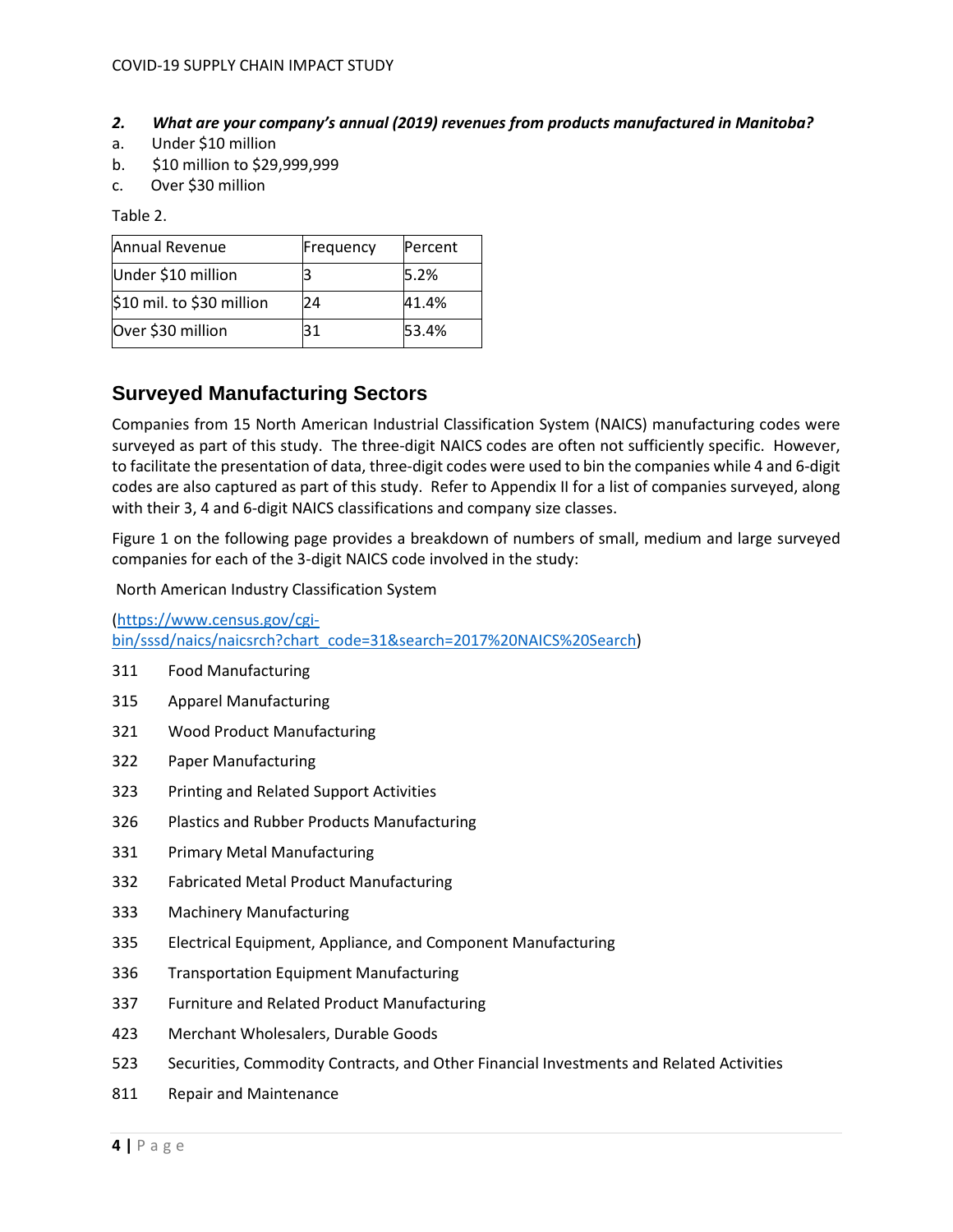

#### Study Company Size by # Employees and NAICS



## <span id="page-14-0"></span>**Survey Data Discussion**

The next survey questions asked if companies had a pandemic or disaster response plan on January  $1<sup>st</sup>$ 2020 and whether or not they now do.

#### *3. On January 1, 2020, did your company have a pandemic preparedness and response plan?*



Figure 2.

As indicated in Figure 2, most companies (45/58) did not have a pandemic response plan prior to COVID-19 on January 1, 2020. However, a majority have subsequently generated or revised some form of pandemic response plan. Many acknowledge that a more detailed plan is still required in the future to address pandemics and other large-scale market upheavals. Some companies that have a pandemic response plan indicated that it had been developed during the SARS pandemic (2002-2004) but had not been refreshed in the intervening years and was found to be inadequate to address COVID-19 challenges.

Disaster recovery plans are often a supplier qualification requirement of larger/purchasing companies, and such plans are required to address pandemics and other large-scale business disruptions, such as fires, earthquakes, etc.

One company interviewed invested heavily in on-site medical screening and testing as well as in-plant continuous contact tracing using pendants developed with a small company for this purpose. They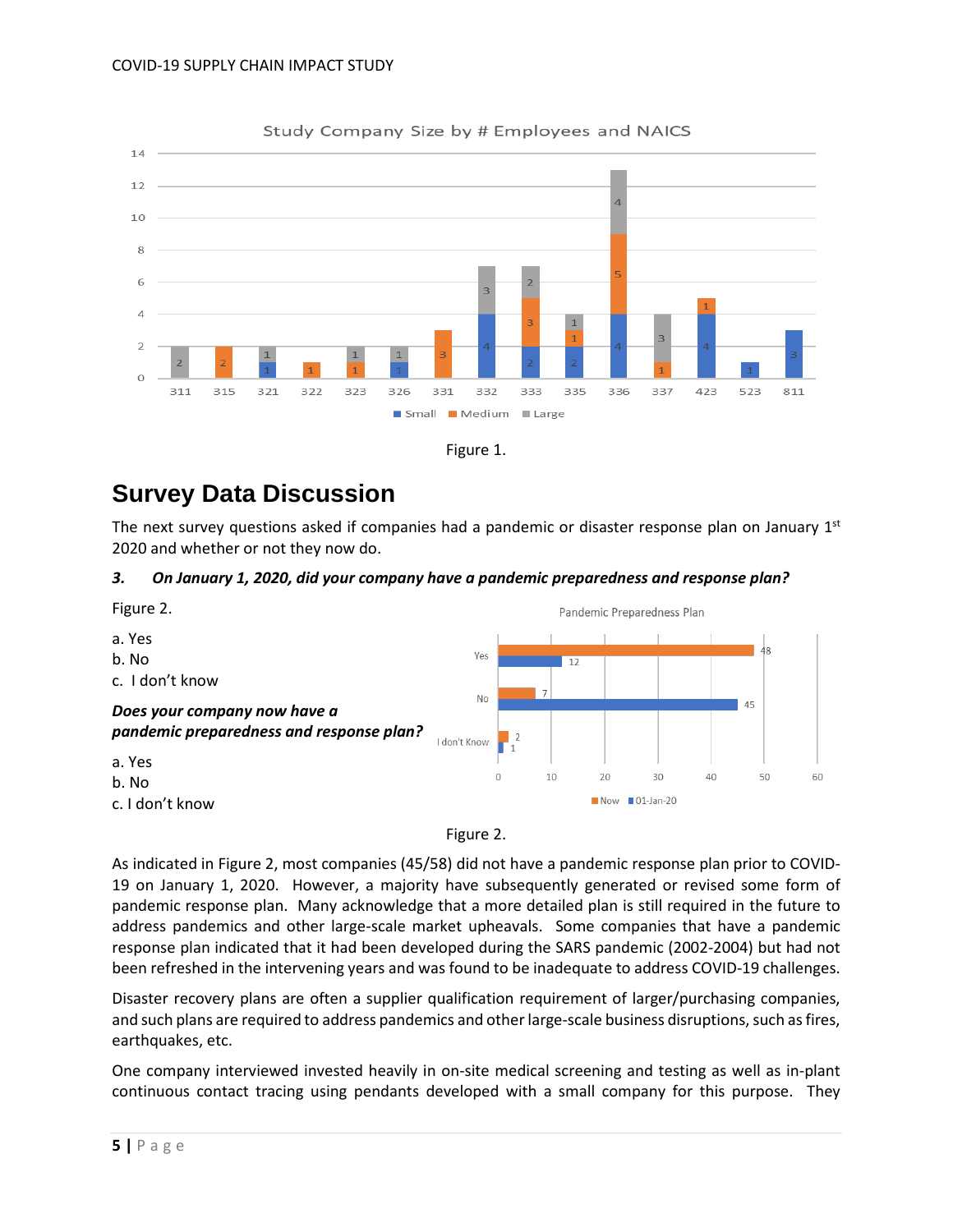credited their proactive response to an increase in business in 2020 and the fact that there were no COVID-19 illnesses in their workforce of 1500 at one site.

The lack of rigorous pre-COVID-19 disaster plans is an opportunity to support companies of all sizes in developing disaster preparation and response plans, including pandemic relief plans. This would also support broader supplier development initiatives and/or a learning network for collaborative development of such plans, as well as sharing of best practices. These same processes could also provide input to governments to enable identification of support policy strategies that work best for industry in response to different types of disasters.







Some companies indicated that they suffered significantly in 2020. However, as shown in Figure 4 above, it was about 50/50 for companies that met or exceeded revenue expectations and those who did not. Separating the effects of COVID-19 from the multiplicity of concurrent and inter-related factors was difficult based on overall business health.

It was noted by a number of companies in the agricultural manufacturing sector that the past three years have seen a large cyclical downturn and it was difficult to discriminate any additional COVID-19 impact. In fact, when asked if their company was hitting targets, the response was yes, but that much reduced revenue targets were being achieved, rather than pre-COVID-19 strategic planning targets.

Combining far below and somewhat below responses could also be misleading, as somewhat below is not sufficiently definitive. It was thought that a correlation with NAICS codes might yield some granularity in terms of adverse business outcomes, but the sample size wasn't large enough to generate valid observations. In exploring whether company size had an effect, of the 7 companies which identified achieved "Far Below Expectations", 4 companies were in the large and 3 in the small size class, and zero in the medium size class.

It was therefore difficult to assess specific supply chain impacts on overall business performance. While many manufacturers have fared reasonably well thus far in the COVID-19period, that may be due to the pervasive Lean manufacturing culture and some innovative approaches to supply chain disruptions that were subsequently noted in the interview discussions. The primary conclusion taken is that while the Manitoba manufacturing sector has a fairly resilient supply chain, continued duress may be problematic.

#### *5. Has your firm experienced supply chain disruptions during the COVID-19 pandemic?*

#### *\_\_ Yes \_\_ No:*

Forty-four of the 58 or 76% of the companies surveyed identified that they had experienced some level of supply chain disruption due to COVID-19.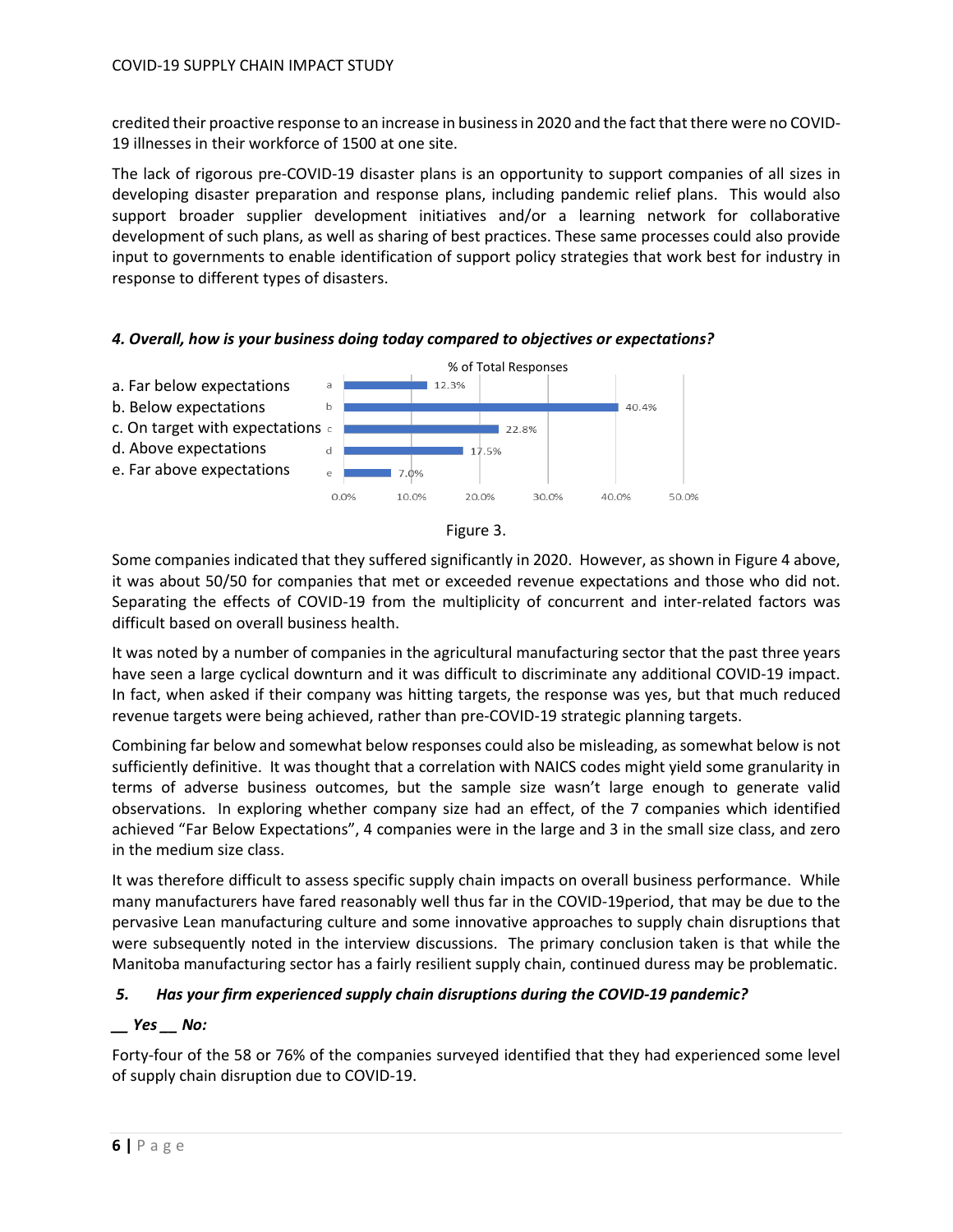#### *Question 5 Discussion Guidance*

#### *If yes, which of the following factors made you vulnerable to these disruptions?*





Although few responses indicated severe supply chain disruptions, Figure 4 indicates that many businesses had to slow production to manage a number of concurrent production workforce and supply chain issues that arose. Some businesses had to shut down for an extended period of time. They often needed to use downtime to determine how to bring staff back safely, ensure adequate supply of PPE, reconfigure assembly processes, and address vendor supply issues. Advanced preparedness through comprehensive disaster planning could have mitigated the COVID-19 supply chain impacts during the initial stages of the disruption.

Overall, the root causes of the disruptions encountered were fairly evenly split between the factors identified above as discussion guidance. Many companies indicated several disruption factors. Few "other" cause factors were noted, which may suggest that the question guidance options primed company responses.

End-to-end supply chain visibility, a breakdown in logistics and single sourcing strategies were the disruptive factors most often noted during the actual interviews when amplification was sought. Regarding the single source supply issues, the problems occurred with sole source components in which sub-components were sourced off-shore from the supplier, the end-to-end supply chain lack of visibility only made apparent when the sourcing issues arose. While multiple sourcing was often indicated as a possible rectification strategy, it was a common position that Canadian suppliers are often not available and when they are, they are more expensive. In many cases finding another source of supply of specialized inputs was noted as not practical due to sub-component compliance issues or where multiple sourcing is not possible due to market control by a single source.

A number of companies identified COVID-19 related absenteeism at vendors and shipping ports as supply chain disruption cause factors in discussions with the interviewees. Some companies noted that they will be identifying critical or long-lead items and adjusting inventory levels of critical components to ensure that future supply disruptions can be more efficiently managed.

Generally speaking, larger companies tend to invest more resources in developing and managing their entire supply chain compared to smaller companies. Some smaller company supply chain strategies consist simply of purchasing and expediting, with a lack of forward supply chain planning. Given the strategic approach that some of the larger companies described, there should be opportunities for Manitoba manufacturers to integrate with their supply chains. This offers an element of a supplier development initiative that ideally would be prefaced with a competency building initiative and a best practices networking arrangement.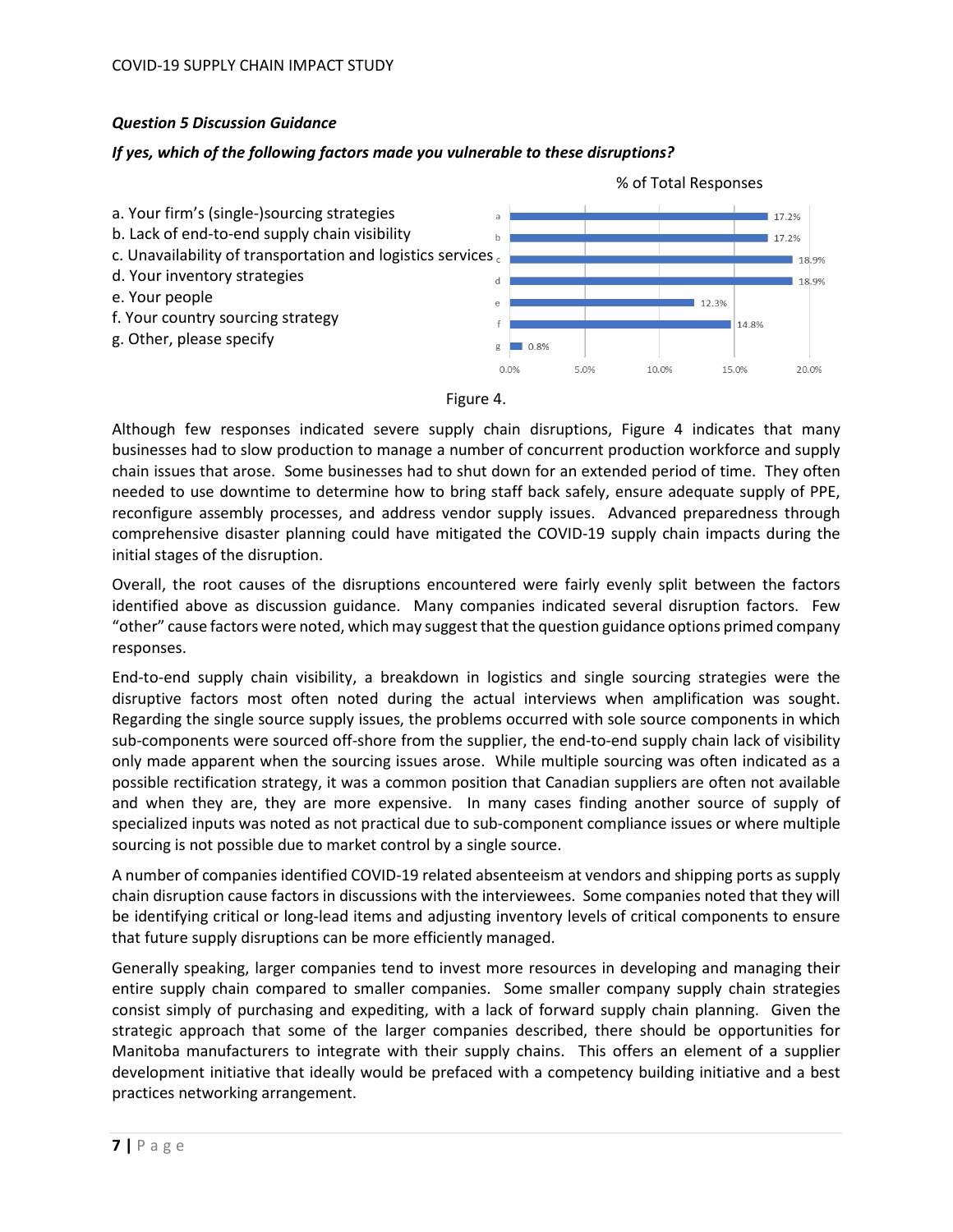There were a number of companies who had decided to seek alternate/multiple suppliers prior to COVID-19, even if more expensive, in order to secure reliable supply. There was evidence that supply chain stress tests may have been conducted prior to the pandemic although the results were not always fully integrated. Again, a continuing forum for exchange of supply chain best practices would be advisable. This network could also be used to increase the development of large supply chains within Manitoba.

#### *6. Which of the following are among the outcomes of COVID-19 disruptions?*



#### Figure 5.

As shown in Figure 5 above, production slowdowns and supply shortages were both reported as outcomes of the pandemic disruption by 33 percent of the respondents.

Another 13% of companies had to shutdown operations for varying periods of time. Given the need for a shut-down for COVID-19 proofing of production processes, some companies used plant shutdowns, and advanced maintenance shutdowns to mitigate effects on business operations. This time was used to reconfigure production workstations for employee health, as well as to establish the means for employees to work from home where feasible, and to secure sufficient components to enable operational re-start.

Logistics issues led to an increase in the cost of inputs either due to increased shipping costs or due to last minute alternate sourcing or expedited supply pricing points. There were a number of companies who expedited using air freight, even for very bulky and heavy components. These companies typically successfully pursued cost sharing of the air freight and other increased logistics costs.

COVID-19 related absenteeism at vendors and shipping ports were reported as cause factors in several discussions with the interviewees. Not many supply disruptions were noted from US based suppliers although, as mentioned previously, there were some exceptions where it was found that some components sourced in the US had significant off-shore inputs which caused supply disruptions.

In summary, almost 80% of companies reported some level of COVID-19 related business disruption. Manufacturers are adaptable and quickly able to modify operations to cope. The relatively minor business effects in many sectors are a testimony to the agility of Manitoba's manufacturing sector. A pervasive Lean culture enables this agility. The verbal input received during the interviews generated a number of follow-on activity recommendations that are provided in the recommendations section.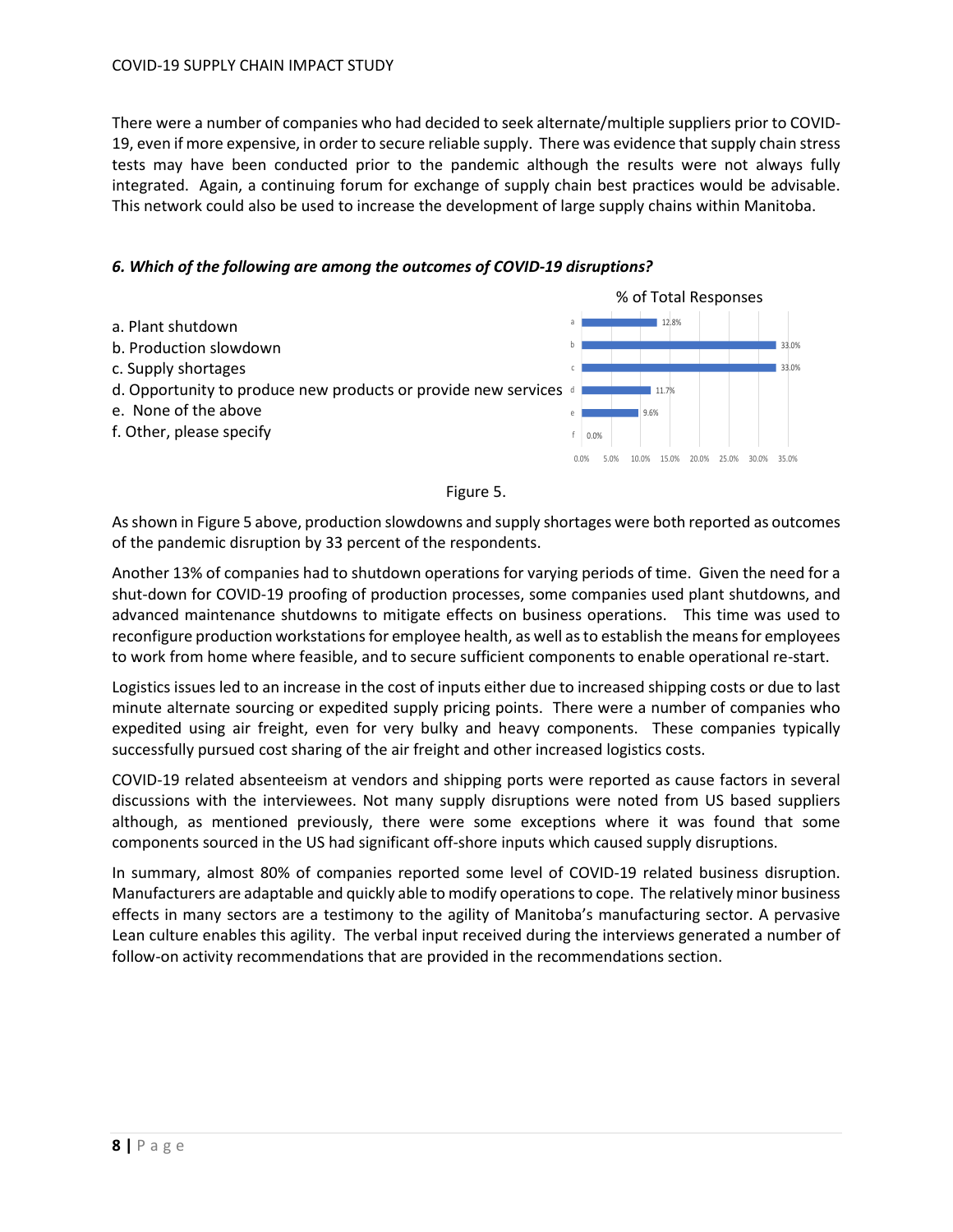#### COVID-19 SUPPLY CHAIN IMPACT STUDY

#### *7. Explain how demand for your product changed in 2020.*





September 11 was felt to have had a greater impact on manufacturing operations than COVID-19 for some companies. Throughout this analysis, geo-political/trade considerations were felt by manufacturers to have often had a more significant impact, particularly for OEMs, compared to factors that could be directly attributed to supply chain issues. Some companies did pivot to new products and services offerings as a result of COVID-19, but that was the exception rather than the rule.

Another contributing factor, defence related demand, especially for companies with long-term contracts in place, as well as companies with pre-booked orders, did not see the more severe demand drop-offs of less diversified and non-defence product portfolios.

Some sectors such as agricultural equipment and construction were coming off cyclic low periods in 2020. In business planning prior to the pandemic, 2020 was anticipated to be a year for recovery from the typical cyclic lows in their sectors. An extended low period, caused by COVID-19 will have potentially increasing adverse effects, particularly if the pandemic is not controlled. Also, the low demand levels characteristic of low cycle years such as 2019, adversely affected the calculations of possible governmental support.

Other sectors, such as furniture and landscaping materials, saw an increase in demand for their products associated with people working from home or furloughed. However, there were significant but periodic shortages in the availability of wood products as well as tools during the summer of 2020 due to COVID-19 related production challenges.

Given the lessons learned from the COVID-19 pandemic it would be appropriate for governments to build more flexibility into support programs for future pandemic or equivalent large scale market perturbations that address sector demand cycles.



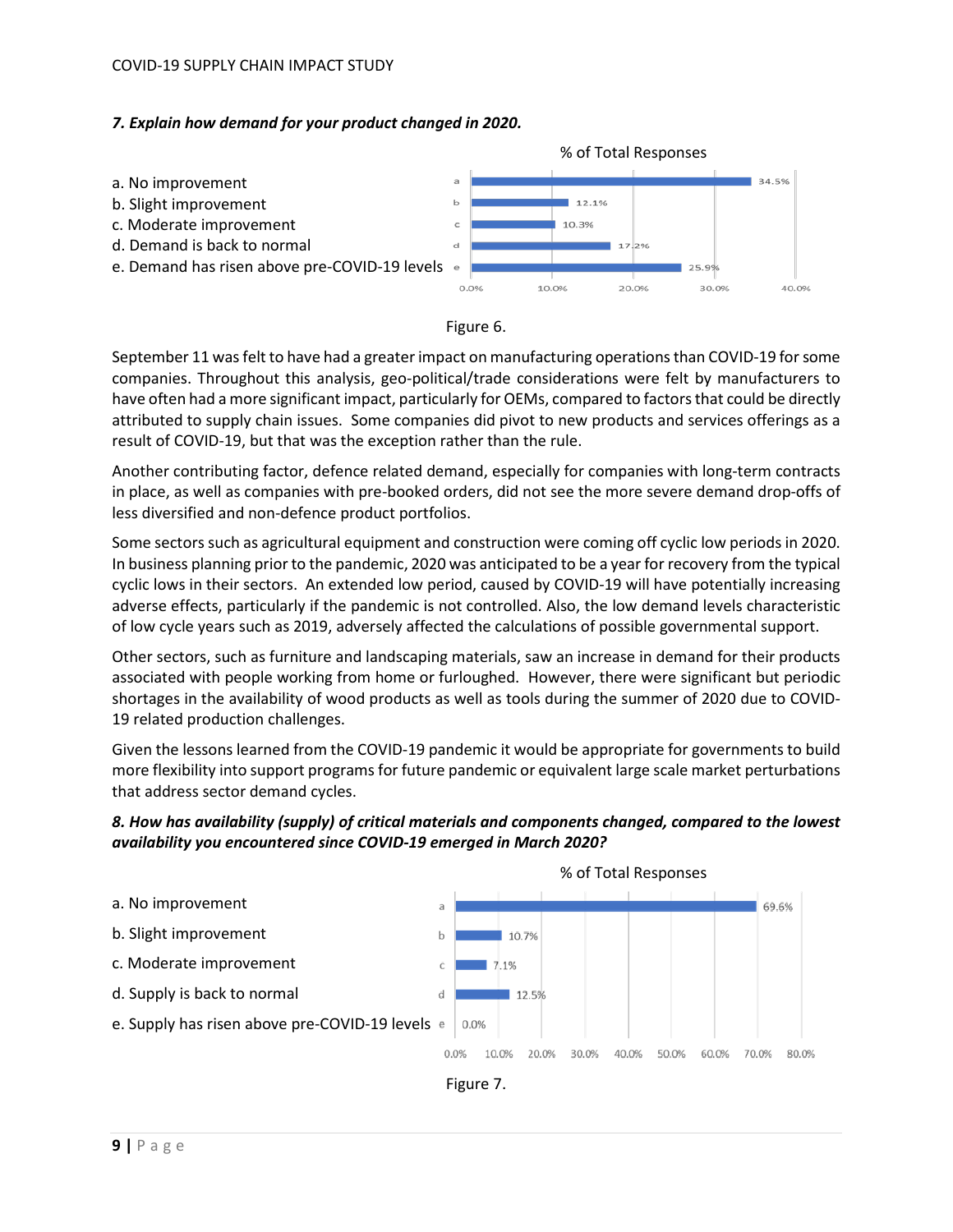There is a strong perception that COVID-19 disrupted the supply chain, particularly in higher visibility areas related directly to logistics with examples being given of shipments backing up at ports, shortages of sea containers, etc. This was particularly true for receiving inputs from countries/regions where COVID-19 lockdowns were in place. There were a variety of responses to these disruptions. Further, it is difficult to gauge the current state of these disruptions, since the pandemic persists and in many cases has worsened in severity.

Several suppliers noted that they have worked closely with the OEMs to ensure that the supply of critical components (e.g. engines, power train components) could be maintained throughout the pandemic and in the future. Cost-sharing air freight costs from Europe on components which would normally have be sent by ship was cited on a couple of occasions. This was true even for large and heavy components that were previously considered impractical to ship by air. The supply chain collaborations that evolved during the pandemic demonstrate that there are strategic relationships developing between larger companies and their values chains. This is a best practices example which needs to be disseminated to Manitoba manufacturers. It is also a potential supplier development opportunity.

The larger companies seemed to be able to aggressively minimize supply chain challenges and their effects earlier in the pandemic. Examples were provided whereby larger firms adapted their production schedules to maximize use of available inputs and components, while deferring production of products for which inputs were not available. One option that was considered to have higher potential for supply chain disruption mitigation was dual or multiple sourcing inputs. However, it was pointed out by numerous companies that due to product specialization and vendor/component qualification issues, sole sourcing is difficult or impossible in some cases. This perspective is felt to be more of an issue of supplier development and needs to be addressed in downstream government policy and support program development.

In summary, lead times have almost always been extended with most if not all suppliers, on a global basis. While effects were well managed in Manitoba, as recovery is progressing, there is now competition for raw materials in many sub-sectors. Another area of concern for supply chain and operational recovery relates to workforce availability and skills. However, in general, availability of workers in factories was not a significant factor in 2020. Going forward, optimism about recovery may be affected if there is continued stress on the workforce from areas outside of what is traditionally considered the supply chain, including at-home schooling, elder care and a myriad of other factors.

#### *9. Please estimate the percent of your inputs that are imports, i.e. come from sources outside Canada:*

Based on input from this study, Figure 8 depicts that the average Canadian content of Manitoba products and manufacturing services is approximately 47% across all company size classes. Twenty-five of the 58 companies interviewed indicated that they import more than 50% of their manufacturing inputs from outside of Canada

Generally, the larger the company, the greater the imported manufacturing input, particularly for some sectors where qualified Canadian sources are simply not available.

While some companies were very knowledgeable about the source countries or regions of their manufacturing inputs, six companies did not report the percentage of inputs imported (although some of those ranked the source countries or regions).



Figure 8.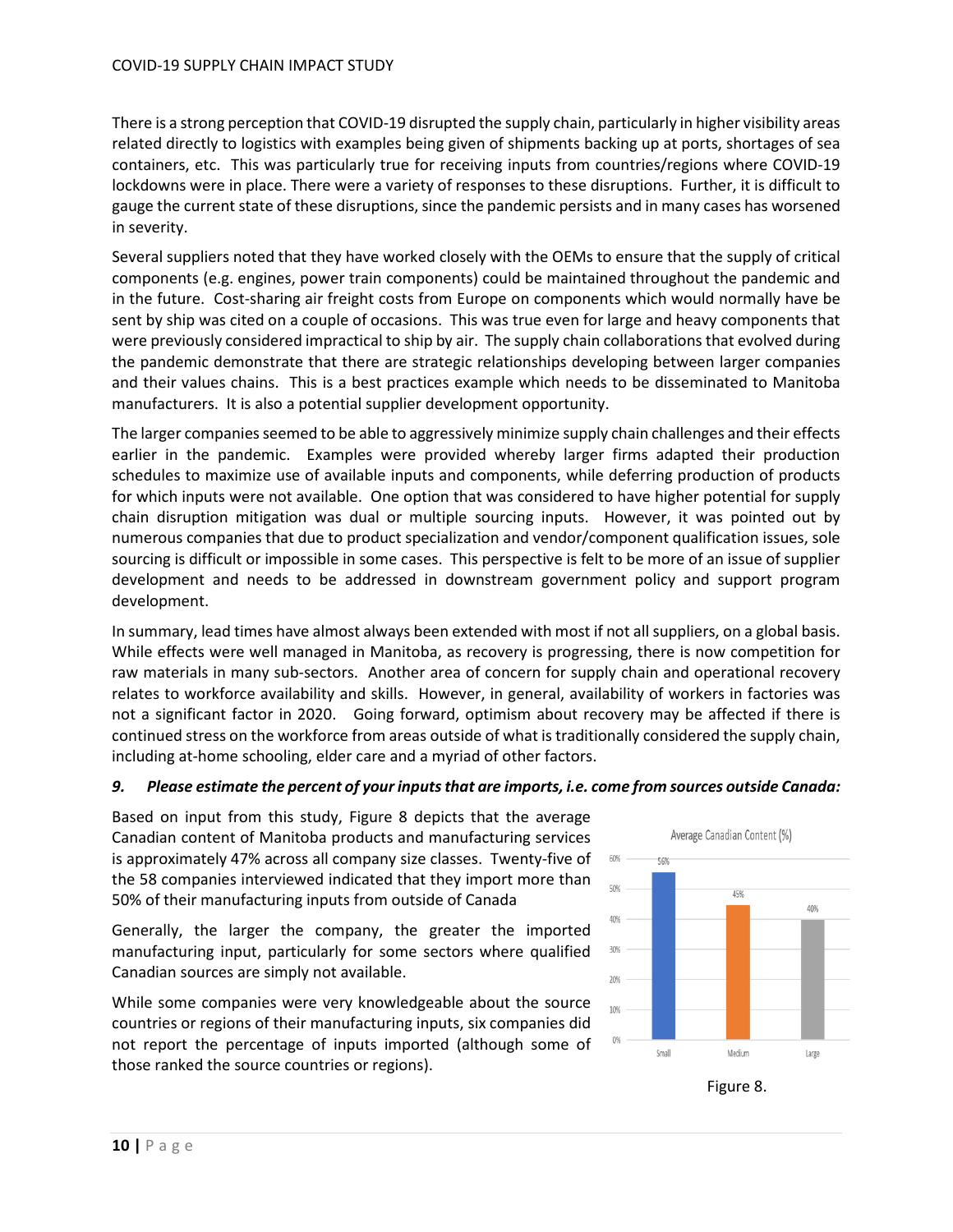While there was considerable concern about distant off-shore manufacturing input sourcing, it was found, not surprisingly, that there is heavy dependence on US inputs, as illustrated in Figure 9 below. There are many reasons for this; however, there are also geo-political changes happening for which Canada needs to prepare if it is to maintain and grow its manufacturing capacity. Highlighting this dependence on US inputs, as depicted in the chart below, 40 companies identified the US as their number 1 ranked source of manufacturing inputs compared to 14 number one rankings from all other regions.

Although few companies identified significant supply chain problems,there is a relatively large percentage of imported manufacturing input. Further analysis of the magnitude and reasons for sourcing such a large percentage of US inputs is required, particularly for SME imported inputs. SME's would prefer to source in Canada but often are geographically restricted or cannot find local or Canadian inputs, a comment that was noted by several companies. There is also a need to recognize from a supply chain perspective, that imports from the US are often indicative of a lack of availability of certain components or raw materials in Canada, examples given included for foundries, specific aluminum alloy or steel alloy availability.

Another aspect that needs to be studied further is that a number of Manitoba SME's have operations in USA and do much of their business in the USA. The USA operations range from sales offices to manufacturing operations which may offer broader market opportunities. While further analysis may be beyond the scope of this supply chain study, it is worthy of inclusion in any subsequent best practices and/or learning or collaboration network formation.

Examining Manitoba's manufacturing imported sourcing issues beyond COVID-19, it is noted that Canada's relationship with the USA is now governed by a new set of rules, the Canadian US Mexico trade agreement (CUSMA), instead of the North American Free Trade Agreement (NAFTA). Considering the heavy reliance on USA sourced inputs and the trade barriers and border crossing issues noted in the surveys, there could be new and/or increased challenges to post COVID-19 cross border operations. This will potentially expose other challenges, with possibly far more costly implications. This is particularly critical when overlaid with tariff penalties, tax drawbacks, and other payments, all of which directly impact cash-flow. This is an area where a learning or collaborative network could greatly benefit small to medium sized manufacturers.

Furthermore, this high dependency on the US market could also put Manitoba manufacturers at risk if the US economy starts to ramp up more quickly than Canada, with greater emphasis and priority is given to domestic US production, as has been proposed by the new US administration. US demand for manufacturing inputs could thus potentially cause shortages and increase the costs of inputs imported from the US.

Another area where smaller firms often lack an understanding relates to foreign exchange issues such as currency fluctuations. These matters are often overlooked in business operations where owners must manage operational and financial functions within companies. A significant number of companies, and their expected exports, are based on foreign currency transactions. Even if the majority of those were to be concluded in USD, significant market and currency fluctuations can affect Canadian manufacturers' ability to compete and remain profitable. This is particularly relevant if there are multiple currencies involved in imports and exports – e.g. USD, Yuan, Euro, etc.

Maintaining an understanding of tariffs which are ever-changing, some temporary while others are constant, is another looming concern. This is an area requiring analysis, where government/nongovernment support mechanisms could be developed.

Yet another area of concern, evident by the absence of comments by interviewees, is the changing network of trading blocks. While there is a continuing focus on the Canada-United States-Mexico Agreement (CUSMA), the survey data indicates that the majority of imported goods into Manitoba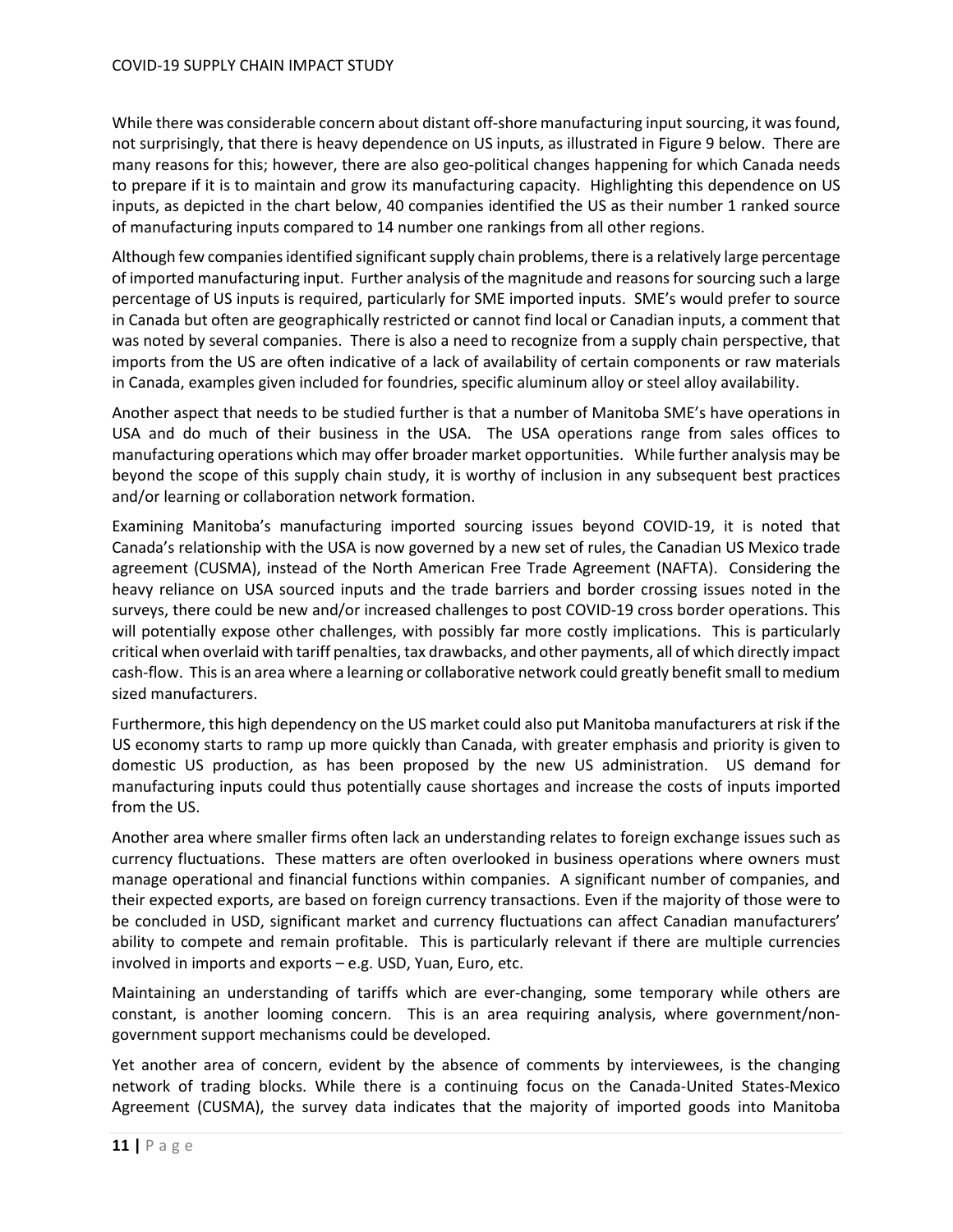originate in the US, with a low level of inputs from Mexico. Is CUSMA of significance in light of this low level of interaction, or is a lack of end-to-end supply chain visibility making inputs from Mexico not apparent to Manitoba manufacturers?

Although 52 Manitoba companies imported inputs from China (32) and the rest of Asia (20), there was no mention of concerns about the Comprehensive and Progressive Agreement for Trans-Pacific Partnership (CPTPP). While manufacturing inputs from the European Union were less significant, there may be concerns (or opportunities) regarding Brexit. Again, no mention was made of Brexit or the Comprehensive Economic and Trade Agreement (CETA). This may either pose challenges or present opportunities for Manitoba exporters, and warrants further analysis.

#### *10. In the following table, list your top three source countries (e.g. Canada or China), in terms of % volume of inputs. How severely has logistics performance, such as on-time delivery and lead time, been impacted by COVID-19 in each of the three countries?*

In question 10, Manitoba manufacturers were asked to rank their top 3 countries or regions where inputs are sourced. While not all companies ranked their source countries/regions, those who did identified a total of 18 countries. In Figure 9 below "Other Asia" includes not specified within Asia, Taiwan, Japan, Vietnam, "Europe excluding UK" includes not specified within Europe, Germany/Austria, Switzerland, Italy and Poland, and, "Other" includes Bangladesh, Brazil, Turkey, Mexico, South Africa and India. The UK was separated out although only one interviewed company indicated that they receive inputs from the UK, as it was sought to infer what worst case scenarios could result from Brexit.

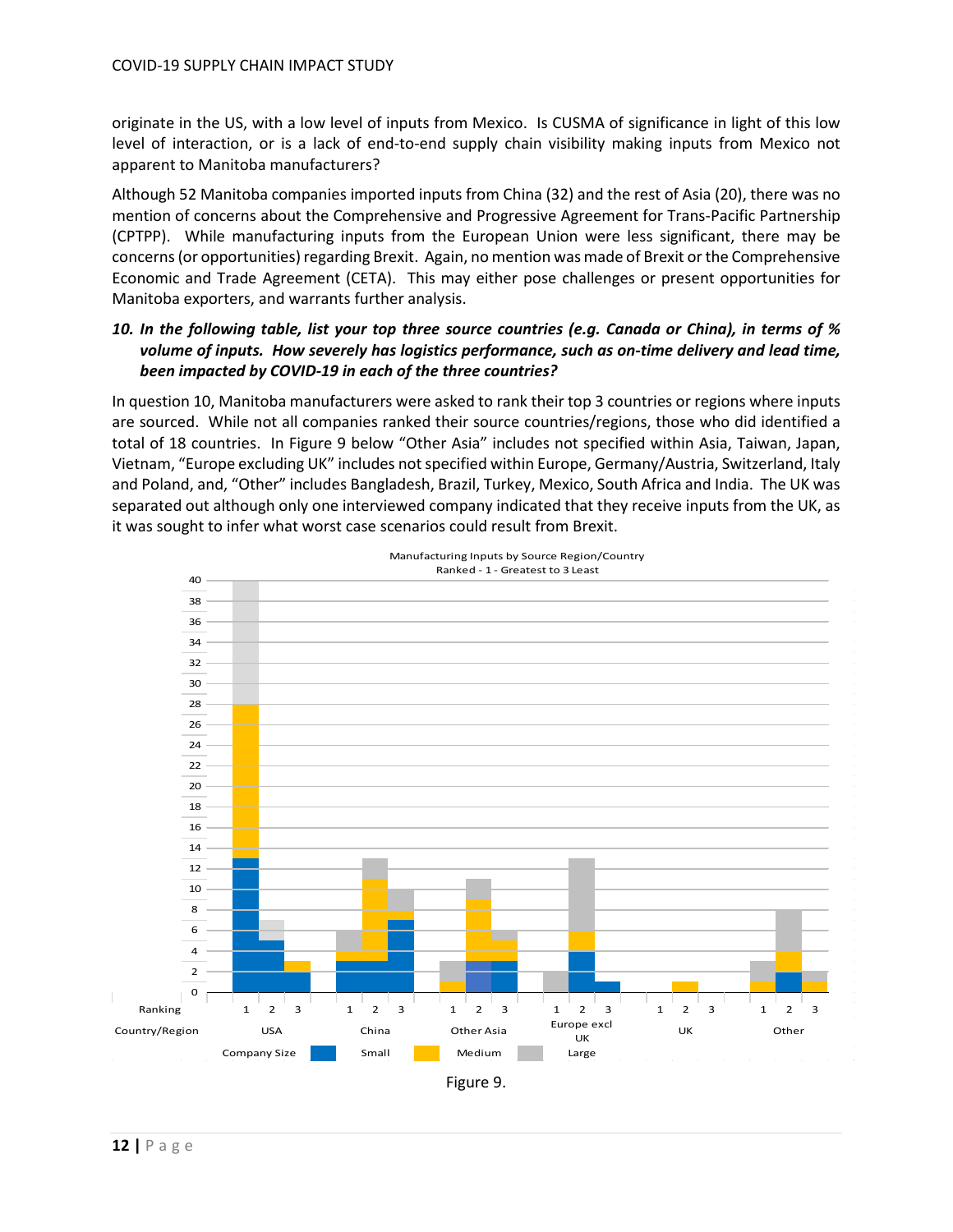As mentioned earlier, and evident in Figure 9, the USA is overwhelmingly the primary source for manufacturing inputs. Targeting the high source import countries could be a subject for follow-on work to enlarge the Manitoba manufacturer supply base.

Several manufacturers disclosed that despite weaknesses in the current supply chain, changing vendor/suppliers is not an easy endeavour, primarily due to various ISO standards, other company specific technical specifications or other quality standards required somewhere in the final component/product specification.

Further, supplier development programs are not yet optimized, which is a concern for manufacturers that need to build more resilient supply chains yet are unable to deal efficiently with suppliers. The presumed lowest cost, easiest path is chosen rather than nearshoring or on-shoring. A structured collaboration network could benefit Manitoba manufacturers by replacing foreign sourced inputs with products manufactured in Manitoba or elsewhere in Canada.

In an ideal world, nearshoring should represent an easier and faster flow of receiving manufacturing input. However, travel restrictions and border crossing were a significant problem during COVID-19 and will continue to make it challenging for companies to go to the US to inspect products, to facilitate/receive technicians (entry into Canada), to complete installation or to conduct maintenance work in Canada. While nearshoring reduces risks associated with distance, transportation, and increased shipping costs from Asia, particularly increased air freight costs during the early weeks of pandemic, Manitoba manufacturers are still concerned with exposure and other difficulties crossing the Canada/US border. While 50 companies sourced inputs from the USA, 53 Manitoba companies import from Asia (29 from China and 24 from the rest of Asia). However, no mention was made about the Comprehensive and Progressive Agreement for Trans-Pacific Partnership (CPTPP). Furthermore, 21 Manitoba companies import inputs from Europe, primarily from six countries. There was no mention of UK Brexit concerns or the Comprehensive Economic and Trade Agreement (CETA) as an advantage to our companies.

Increased awareness of various export/import issues is required, particularly regarding new trade agreements and how they will affect Manitoba's manufacturing operations.

In summary, awareness, education and support resources are required particularly for SME's regarding:

- Foreign exchange rate (FX) fluctuations,
- Tariff changes,
- Geo-political risks, and
- Other trading block issues (CUSMA, CETA and CPTPP).

#### *11. How will your 2020 corporate revenues be affected by supply chain issues?*



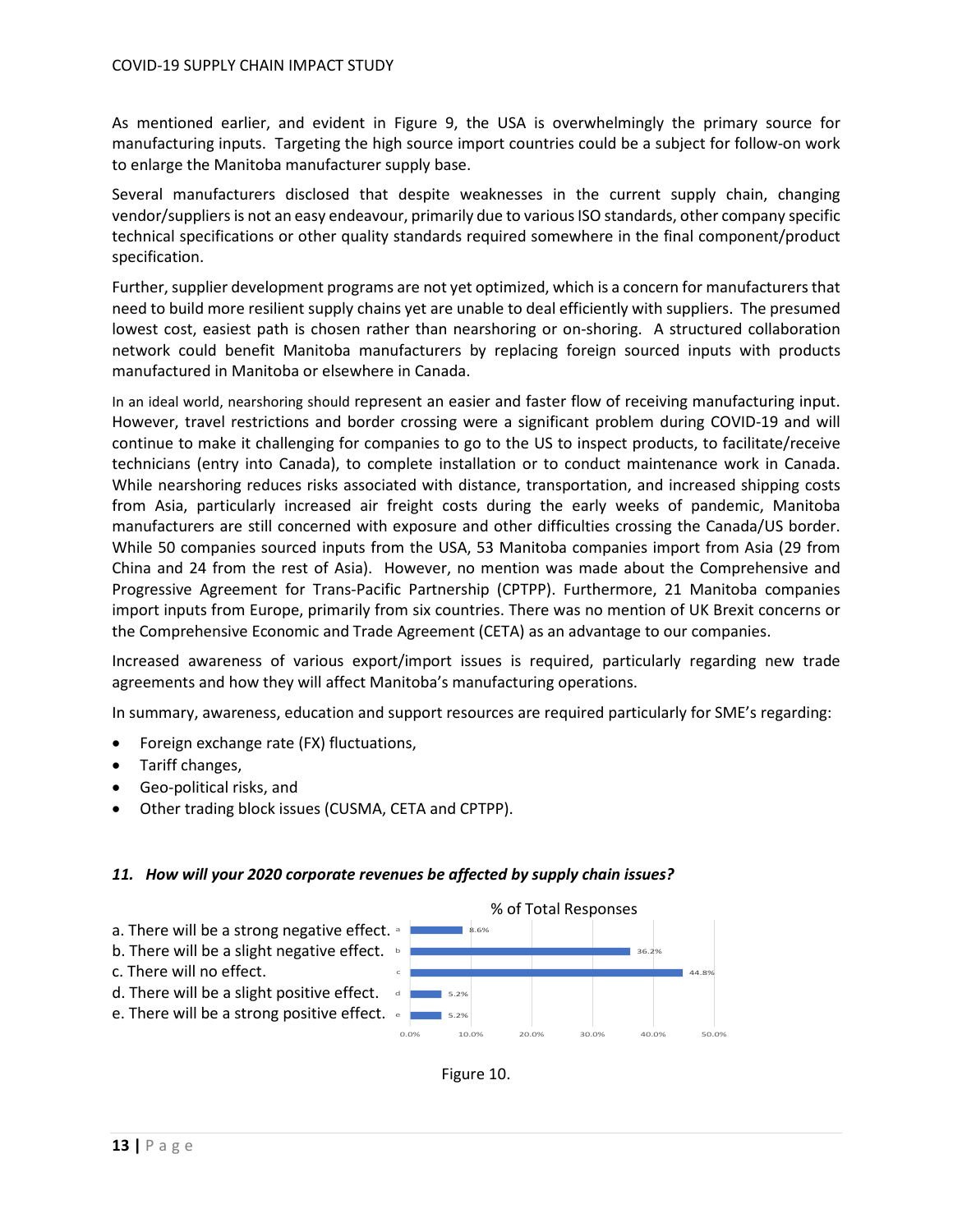Based on survey responses the impact on corporate revenues was slight and did not seem to be related to either company size or manufacturing sector, with some exceptions. 55.2% of companies interviewed indicated that there would be no or a positive impact on corporate revenues during 2020. Negative revenue impacts were largely a result of reduced customer demand, not directly due to the supply chain challenges. Responses to this question were challenging to interpret because many companies re-forecast revenue projections throughout 2020, enabling them to meet their "new" targets.

As with other survey questions, the answers to this question may be more indicative of a lack of supply chain awareness. This highlights the need for a broader perspective on the supply chain to integrate "total cost of ownership" for analysing barriers to and opportunities within the manufacturing sector. Supply chain competency building, information exchange councils and a repository of supply chain best practices would surely benefit Manitoba manufacturing supply chain performance.





The general consensus was that most firms expect to recover by the end of 2021, and some have already recovered or surpassed this year's expectations due to competitor weaknesses in other regions.

However, full recovery in the global aerospace sector is not expected prior to 2025. Post pandemic aftershocks will also be experienced caused by such issues as the European anti-air travel lobby which will be more strongly felt in some regions. Thus, service sectors such as travel and tourism will be negatively impacted both directly and indirectly.

Of the 58 companies surveyed, it is worthwhile noting that none were of the opinion that their businesses/sectors would never recover from the COVID-19 pandemic.







There is considerable optimism concerning the future business outlook, as 70% of the companies surveyed indicated that their business outlook in the next year to be either "optimistic" or "very optimistic". In general, companies were able to pivot quickly and make adjustments to their business processes to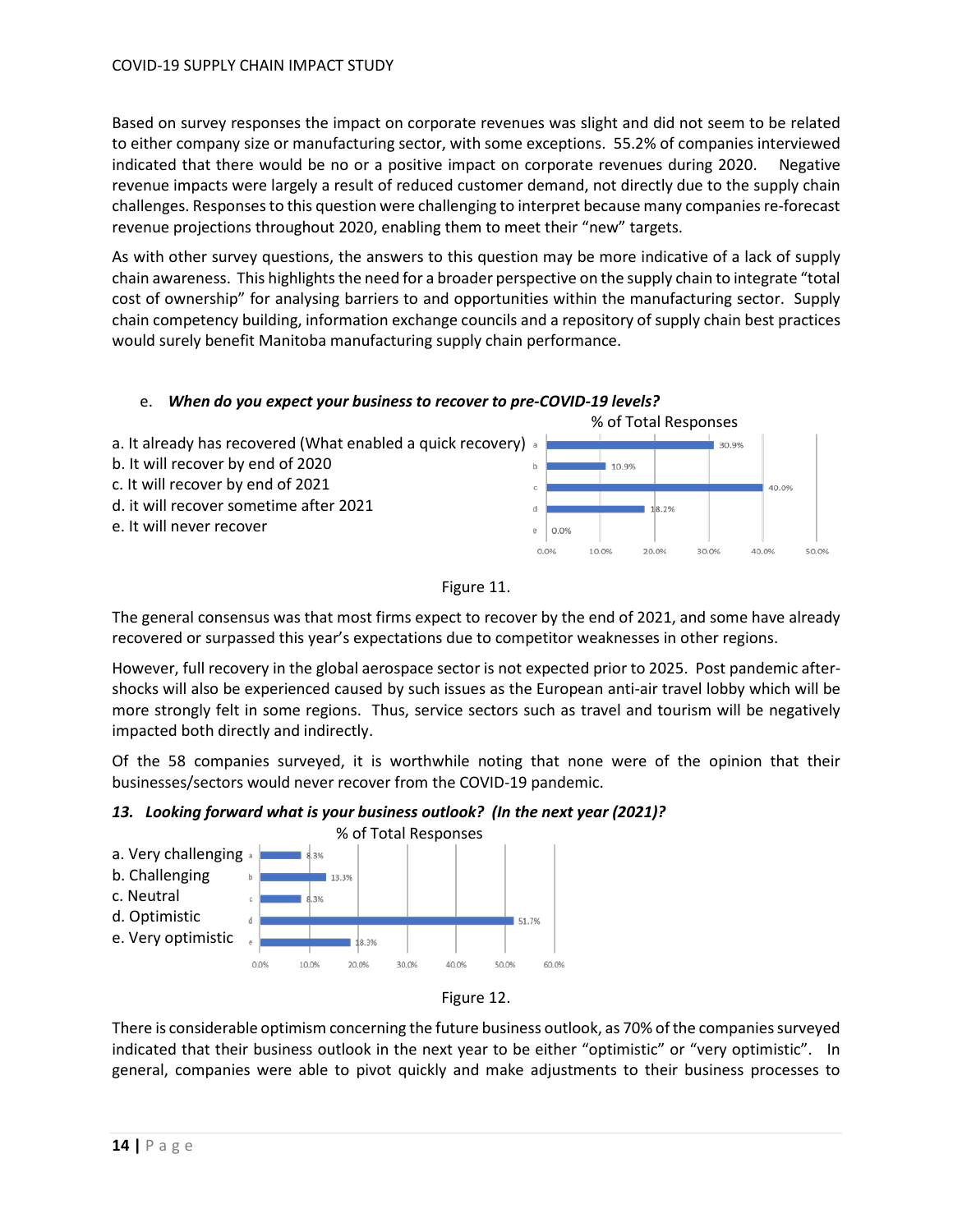compensate for supply chain disruptions, reduction in product demand, availability of PPE supplies, staffing, Government health directives, and other COVID-19 factors affecting Manitoba manufacturers.

Manitoba companies were quite flexible and creative in responding to COVID-19-related supply chain issues to ensure production was maintained. The manufacturing world has learned significant lessons from this pandemic, and it is evolving. Changes external to Manitoba are happening at an accelerating pace as the China-USA and other market conflicts increase. Where there is strength there will be opportunities to grow market share. Conversely, companies that have not done well will likely suffer more in the pandemic aftermath.

This positive outlook for Manitoba manufacturers during the pandemic is not a reason for complacency. If existing workforce shortages are worsened by an accelerating retirement of the existing and aging workforce, and others take greater advantage of the digitalization of manufacturing processes, then Manitoba's innovative advantage will be lost. Weakness elsewhere in supply chains within Manitoba and external to Manitoba need to be identified and pursued with rigour to generate greater market share.

#### *14. Did government (Federal or Provincial) programs assist your company in overcoming COVID-19 induced supply chain impact:*





Perhaps the government decision most appreciated by Manitoba manufacturers was the designation of manufacturing as an essential industry. The confusion that would have resulted if this decision was not taken and the resulting adverse effects would have been significant.

Most companies indicated that government programs were generally beneficial. The Canada Emergency Wage Subsidy (CEWS), as well as the workshare programs were perceived to be very positive. A number of companies felt that the Canada Emergency Response Benefit (CERB) was less positive as it ended up adversely affecting some worker shortages. Also, as recovery has begun, the CERB program has made it difficult to engage new employees or to bring some employees back to work due to the attractiveness of CERB. It is noted that some companies were hiring throughout 2020 and developed new business in new markets.

Another factor, seemingly unforeseen by governments, concerned the support eligibility basis. Because government support was based on the drop in sales from the previous year, there were some companies, due to the cyclical nature of their business or anomalies such as a fire in the previous year, that couldn't qualify for support, as 2020 was not significantly worse than 2019. When future pandemics occur, there must be a more flexible way of determining the impact of the market perturbation other than solely on previous year's revenues.

Although greater work output was possible, some companies noted that production was limited by worker availability. This will be a growing challenge with or without COVID-19.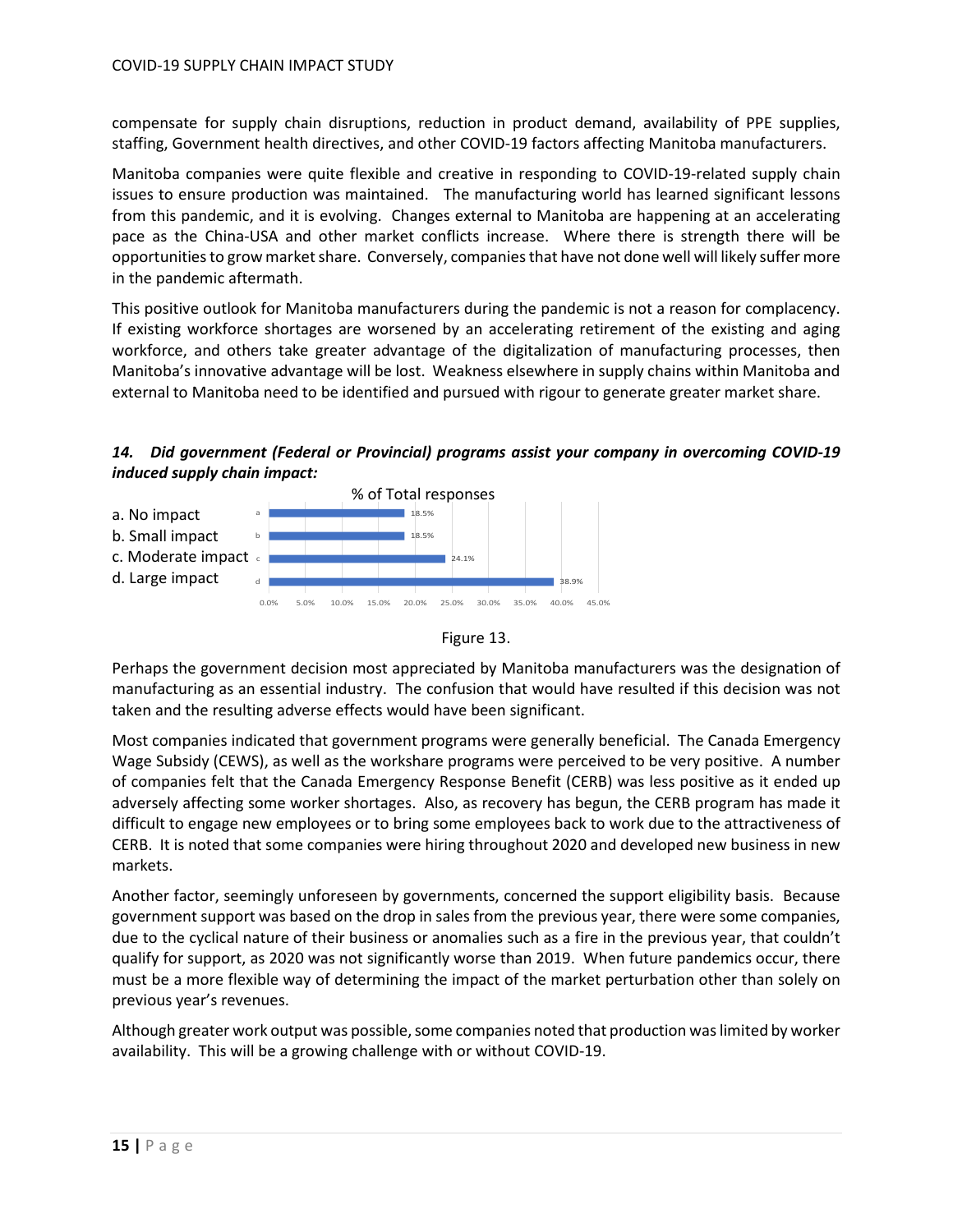#### *15. What could the government do to better support your company as a result of COVID-19*





Many companies, particularly small and medium sized companies had difficulties accessing and understanding government programs and regulations. The programs were said to be cumbersome and difficult to understand, particularly for small and medium businesses which lack dedicated staff and familiarity with government processes in general. Future government programs would be well-advised to provide program supports tailored to smaller companies and to provide dedicated resources for direct assistance to smaller firms in understanding and applying for support.

Specific complaints included application complexity, inflexibility of some existing programs such as workshare to accommodate pandemic effects, and apparent program variability and changing requirements as the pandemic dragged on. Alignment between federal and provincial policy and regulations was often too complicated or at least not well understood by companies who were busy surviving. Many of these complaints seem to be primarily communications related and not due solely to the program characteristics. Thus, future efforts should be more accommodating to small and medium sized companies.

Training and certification was identified as important areas for government involvement from a number of perspectives, including future-proofing, technology adoption, and more environmentally benign technologies and processes. The training and certification theme is ubiquitous in the manufacturing sector which is experiencing skilled workforce shortages at a time when new technologies and processes are needed for productivity improvements to remain competitive. This is an area which needs to be addressed more broadly and with urgency in light of the manufacturing sector's criticality to Canada's economy.

The most cited areas for improvement in government's support to the manufacturing sector were regulatory process complexity and red-tape involved in taxation, health and safety, and permitting. These were the most significant challenge areas noted in the interviews.

It was also felt the government needs to do more regarding investment in advanced technologies, new product development and productivity improvements. A holistic approach will not only address environmental issues (beyond simply taxing greenhouse gas emissions) but also enable industry to be more globally competitive and better survive future challenges such as the pandemic. Simply taxing manufacturers for emissions will limit cash available for sustainable investments, driving business out of our country/region. Also, if carbon taxation is to be pursued, companies need to be incentivized. The government must ensure a level playing field in that imported products be similarly taxed for environmental reasons.

Although the areas for enhanced government involvement noted above were those most often stressed by respondents, there were also a number of other examples noted. Infrastructure investment supporting supplier competitiveness is needed in Manitoba, as isimproved rural community connectedness to enable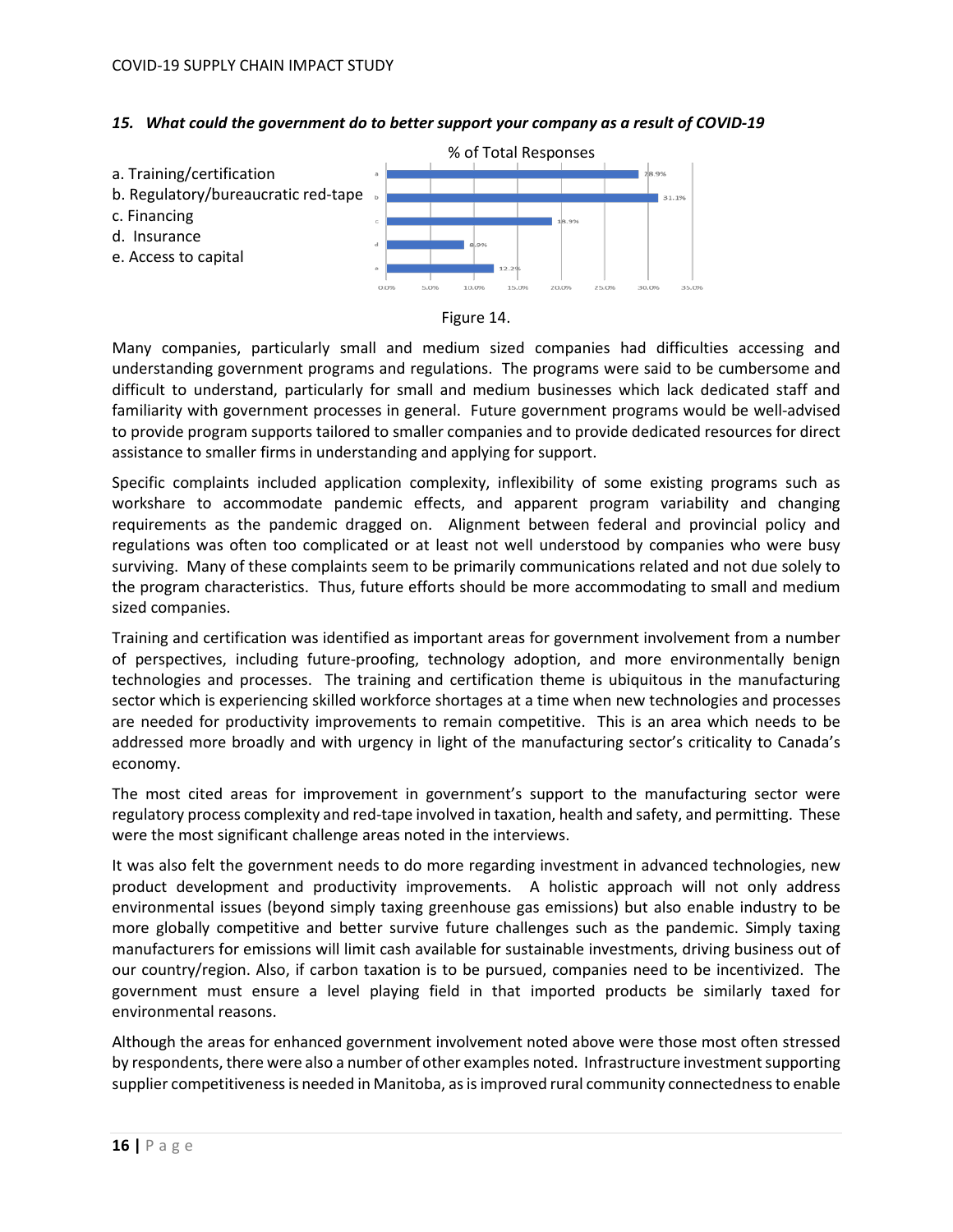more workers to work from home. Business-like flexibility/agility is also needed in the event of future pandemics or similar stress events, enabled by activities such as:

- Improving import/export flow by analysing bottlenecks and implementing common-sense fixes on a real time basis, or
- Rapid testing rather than simple two-week quarantines. These are examples of ways government involvement could support a very critical economic sector – manufacturing.

#### *16. How has your company's sourcing strategy changed? (Check all that apply)*



% of Total Responses



The most significant strategic sourcing changes that were noted are explained in the following points:

- More Canadian suppliers need to be developed or established, and they must be competitive in all respects. Some of the larger companies surveyed indicated that Canadian suppliers are typically more expensive than off-shore suppliers. A supplier development program is needed that considers where large Manitoba manufacturers are purchasing their manufacturing inputs and why. The supplier development program also needs to address vendor qualification requirements focusing on responsiveness, cost and quality.
- More North American suppliers are also needed to support the larger companies operating in Manitoba. This aspect of supplier development should enable a better understanding of supply chain opportunities for Manitoba manufacturers both in meeting the needs of the larger companies directly and in developing collaborative operations with other North American suppliers.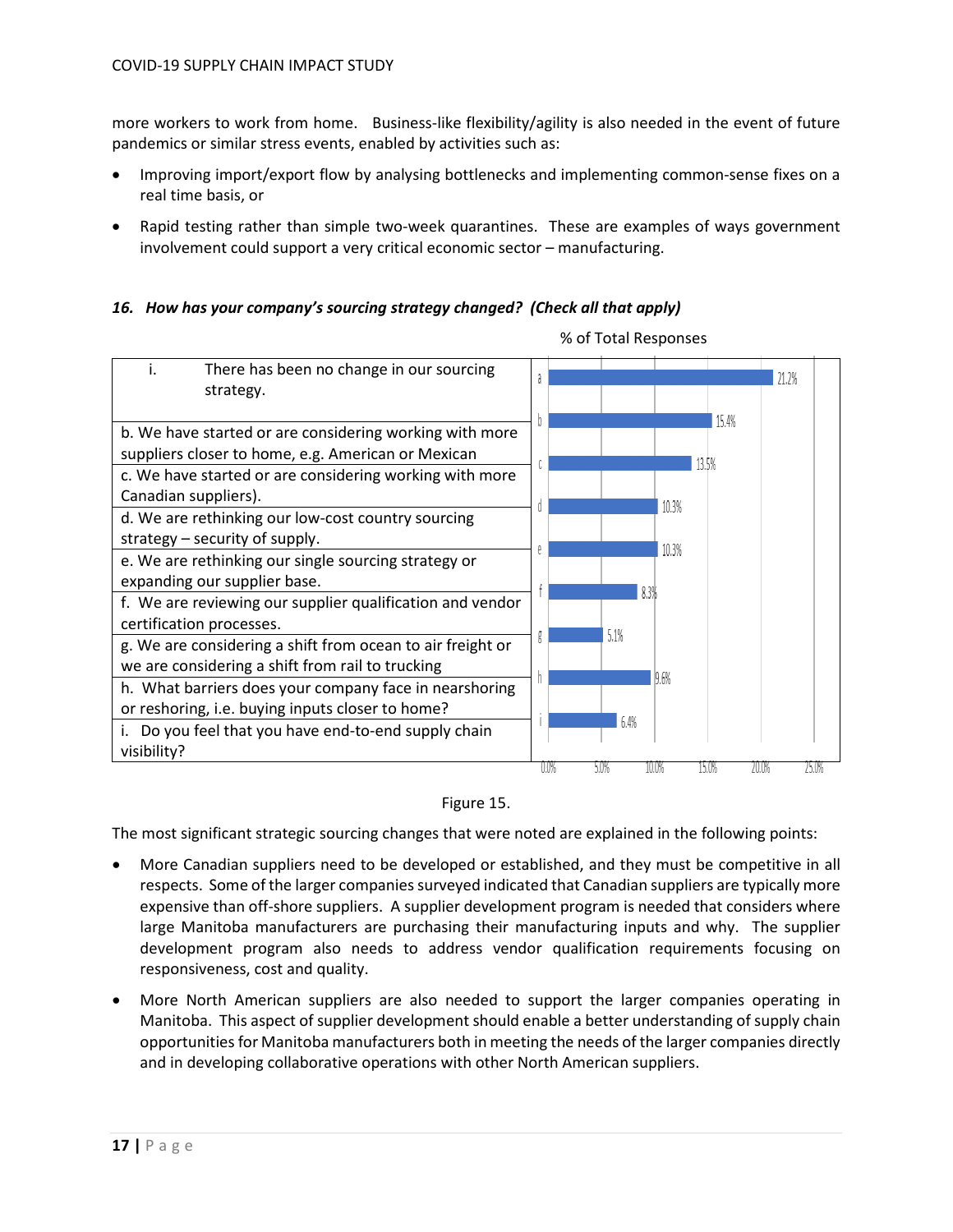• A value-chain strategy is needed for Manitoba that builds on existing supply chain concepts to integrate digital manufacturing concepts of horizontal/vertical integration – Logistics 4.0. This approach would identify the need for multi-source value chains and how to establish them, as well as re-thinking low-cost oriented sourcing strategies.

Implicit in the foregoing is the need for a suppler development program that incorporates companies of all sizes to understand and develop supplier qualification/certification methodologies and processes that enable re-shoring and near-shoring.

There were several other supply chain strategic changes noted by various companies and discussed in the narrative responses to the interview questions. A sample of some of the comments made are offered below:

- It was noted that becoming a qualified vendor to a large aerospace firm is a long and expensive process as vendors must qualify to AS9100 as well as company specific process validations. Quick changes to the supply chain are simply not feasible in some sectors;
- Longer term strategic relationships, not transactional, with suppliers are desired and this approach will be expanding;
- More attention is now being paid to dual/multiple sourcing. However, during several interviews it was noted that dual sourcing (due to design and/or performance considerations) is not always feasible/possible, especially for heavy vehicle OEMs;
- Inventory strategy has changed, more inventory is being maintained, particularly for low-cost consumables where problems (e.g. shortages) were experienced; and
- Up to COVID-19 there had been a push to reduce the supplier base. Many companies are now looking at multiple sources and are finding that costs will increase if the supplier is Canadian. Larger companies noted that they will begin multiple sourcing and will work with new sources to keep them engaged; and
- Larger companies stressed that end-to-end supply chain visibility is an integral aspect of delivering quality products. However, it was evident that smaller and some medium sized companies lack that visibility of their supply chains.

The danger is that an increase in Manitoba manufacturing supply chain integration will not occur as the effects of the pandemic wane and companies are lured to return to low cost off-shore suppliers based only on cost. A competitive Manitoba/Canada supplier development program is required.

#### *17. What programs / services would help your company become a world class global supplier?*

#### *Best practices benchmarking, Checklist, Supplier Development Program, etc.*

This question was intended to elicit free-form responses from the surveyed companies. Three discussion guidance options were identified: Best practices/benchmarking, Checklist, and supplier development. There was a strong, positive and fairly consistent set of responses to this question which are briefly discussed below.

• Twenty-six companies identified that some form of benchmarking/best practices/checklist type initiative would be beneficial to their strategic business plans. This was the most prevalent response clearly identifying where companies feel most vulnerable. One issue with this is that there was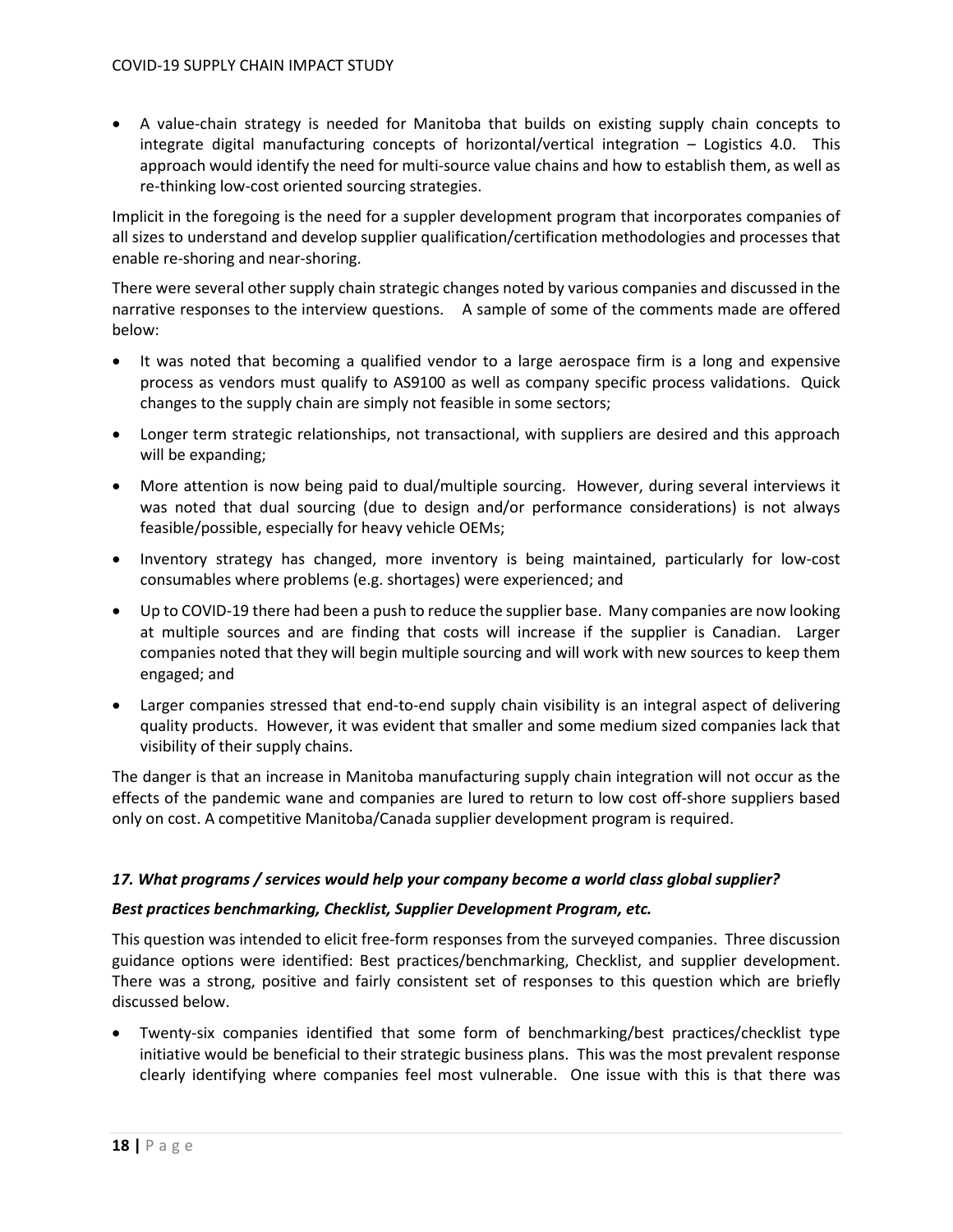evidence that some respondents lack understanding of the fundamental concepts that need to first be addressed.

- The second most often voiced request for support concerned supplier development. Twenty-five companies indicated they would benefit from a supplier development initiative that enabled them to become qualified vendors. Various quality and business standards were noted including ISO, AS9100, Lean etc. Embedded within these comments was an implicit statement of need for supplier education.
- Fourteen companies identified a need for training support related to Lean, automation, marketing, export support and supply chain management;
- Eight companies identified a requirement for support with international and Canadian tax processes, as well as new Enterprise Resource Planning (ERP) systems that offer total company process integration; and
- Seven companies identified a need for international sales support and understanding what tools are available and how to access those support mechanisms.

## <span id="page-28-0"></span>**Conclusions**

Generally, the majority of Manitoba manufacturers have not suffered significant business losses as a result of COVID-19, and many expect recovery to pre-COVID-19 levels by the end of 2020 or 2021 at the latest.

However, some sectors have experienced significant business activity reductions. The business disruptions were found not to be due solely or primarily to supply chain challenges but to a confluence of factors related to global demand, geo-political issues, etc. A number of companies operate in sectors where demand can be cyclical and vary greatly from year-to-year. Some companies identified that COVID-19 coincided with an expected cyclical upturn, which was not realized due to the pandemic. Agricultural equipment manufacturing is one cluster affected in this manner.

Across the various manufacturing sectors, Manitoba manufacturers have a widely varying understanding of their supply chains and supply chain concepts in general. Some companies had made prescient supply chain decisions on multiple-sourcing and finding suppliers not in China prior to COVID-19. These companies did not suffer the full effects of COVID-19 supply chain disruptions. Some manufacturers reacted early to develop and pursue innovative ways to lessen supply chain disruptions. Those companies are implementing the lessons learned from the pandemic to improve future business operations. Notwithstanding these pockets of brilliance, the general lack of supply chain understanding is problematic in a global marketplace where suppliers must increasingly be integrated vertically and horizontally, often across multiple sectors to achieve growing profitability and economic success. There is little doubt that a better understanding of supply chain processes needs to be developed at all levels within businesses, with particular emphasis on smaller to medium sized firms.

Feedback on the benefits of government programs varied widely. Manitoba's manufacturers found that while financial assistance helped in some ways, the variability in regulations posed some unexpected challenges to company operations. This observation was true for both federal and provincial programs and communications environments although specific addressable issues were not broadly identified by respondents. The strengths and weaknesses of the various government programs should be captured in a focused fashion to support policymaking ahead of future market upheavals.

The pandemic understandably caused a great deal of worker anxiety which some companies managed extremely well thus generating significant operational dividends. It would be of great value to document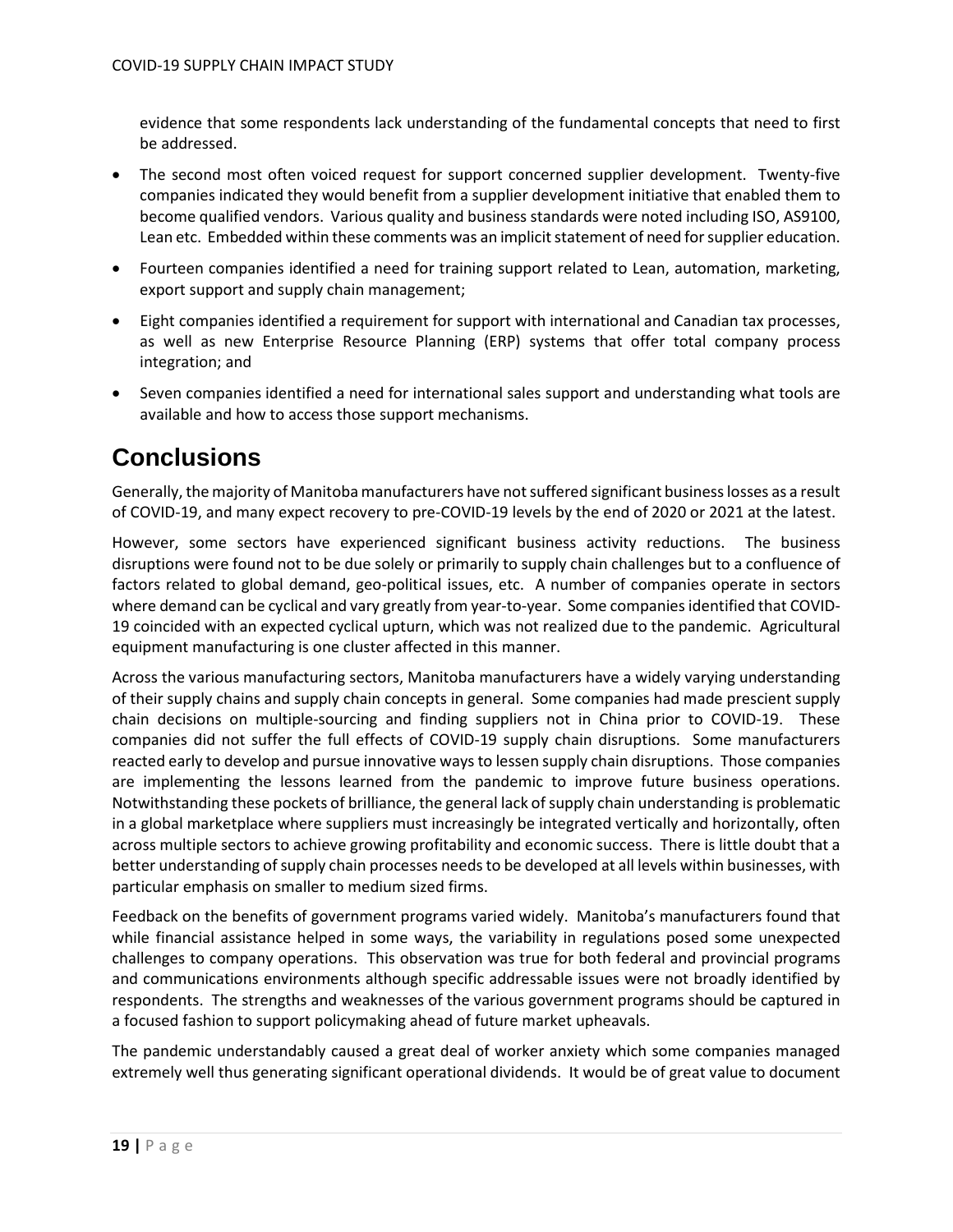these best practices, for sharing among manufacturers and weaving into future pandemic relief policy making.

A globally pervasive prognosis in advanced manufacturing nations is that COVID-19 will accelerate the digitalization of industrial processes, due to a confluence of factors including this and future pandemics, an aging workforce demographic and the continuing push for productivity/competitiveness improvements. It was clear that the need for and benefits of adopting digital manufacturing processes and technologies is not well understood by many companies. Regarding the future-proofing of manufacturing operations through a digitally based supply chain, there were varying perceptions of benefits or the accelerating necessity for advanced digital manufacturing processes, including the need for universal supply chain integration. Universal supply chain integration, encompassing comprehensive vertical and horizontal integration within the entire value chain and across the product life cycle, is an opportunity for Manitoba manufacturers to build a strong position at the head of the pack moving forward from this pandemic.

In general, this pandemic posed more, and more significant challenges than previous market disruptions. The one noted exception to this was September 11, 2001. However, it was not always clear that the root cause were well understood by the companies who were busy developing innovative work-arounds that off-set pandemic challenges and, in a number of cases, offered opportunity for business and product growth. In many cases, what was not said, or an incongruity of responses to inter-related questions offered insight into the true impact of the COVID-19 impact on the supply chain, highlighting futureproofing opportunities and supply chain resilience building opportunities.

### <span id="page-29-0"></span>**Recommendations**

The following four recommendations are offered to improve Manitoba manufacturing supply chain performance and resilience:

#### **1 Leverage the Manitoba Manufacturing Network**

- Establish and facilitate regular meetings bringing together executives responsible within manufacturing for the purpose of learning how to improve supply chains and expand trade.
- Refine and enable networking designed to connect Manitoba manufacturers for business development, B2B relationship building or revenue generation.
- Aggregate holistic supply chain interests or needs that would benefit suppliers in Manitoba and provide avenues by which manufacturers can effectively collaborate - opportunities for value added manufacturing, dual-sourcing, performance improvement including group buying, joint bids, and transportation cost sharing to be more globally competitive.
- There is variability in Manitoba manufacturer supply chain maturity that would benefit from expanded support of local single, dual, cross and multi-sourcing initiatives to assist in achieving greater supply chain growth and resilience through support for achieving required quality standards as well as re-tooling and setup costs.

#### **2. Operational Practices Tools and Resource Repository including Disaster/Emergency Responses**

• Introduce a benchmarking tool comparing a company's supply chain to other worldwide companies to assist corporate leaders in assessing vulnerabilities and enable creation of measurable strategic improvement initiatives.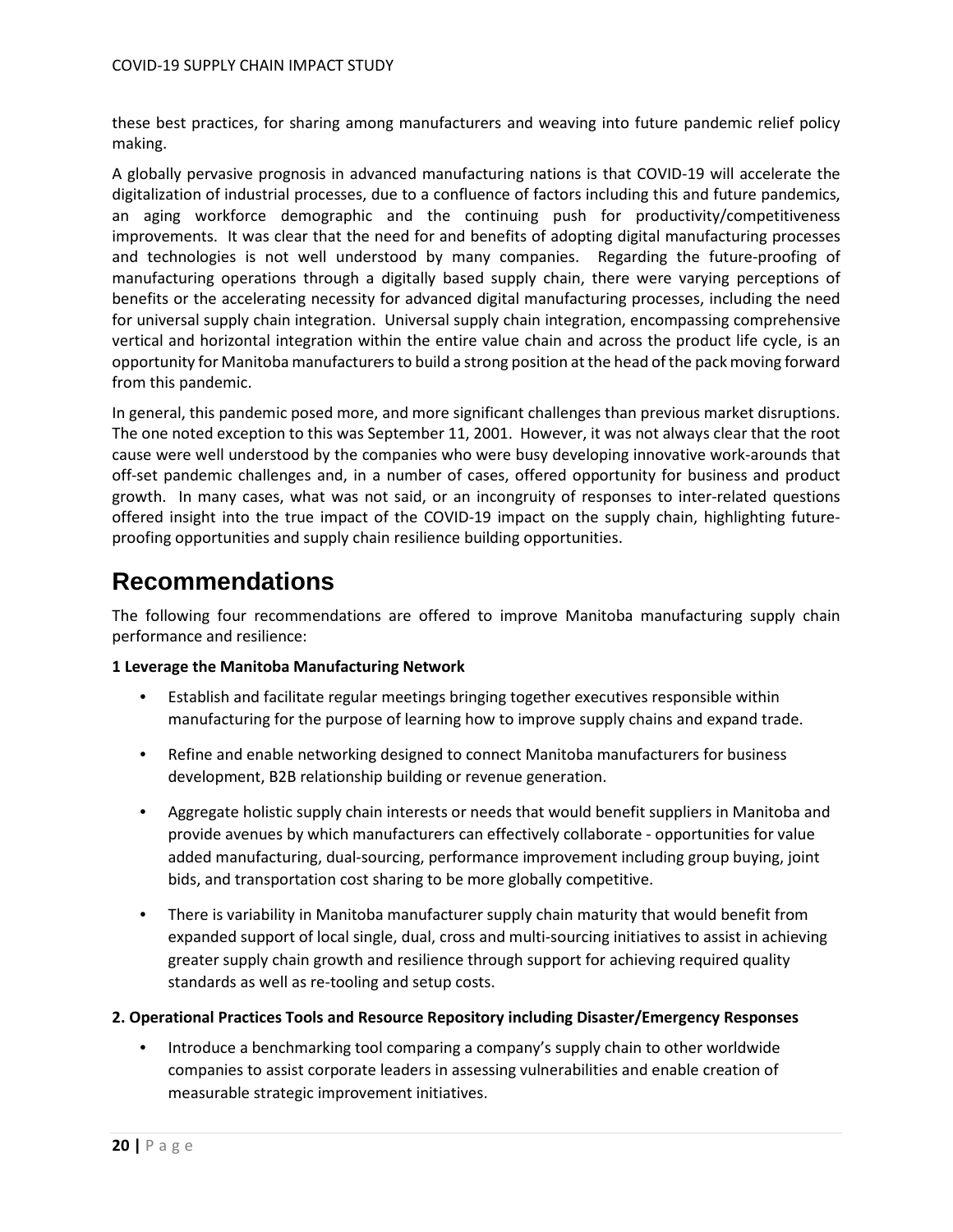- Educate and provide tools for Manitoba manufacturers to better assess the true cost of importation and properly weighted KPIs to allow their company to make more informed global supply chain decisions.
- Scan and develop an inventory of available resources to address needs.
- Develop or identify tools, templates, SOP's, checklists, tips, implementation guides etc. that can be used to assist SMEs in dealing with emergencies as well as supply chain improvement.

#### **3. Supplier Development Program**

- Develop / refine a holistic supplier assessment tool, allowing Manitoba manufacturers to compare their capabilities and readiness to compete on a local as well as a global basis, including all facets of the business, e.g. quality, productivity, technology, etc.
- Identify gaps arising from the assessment and develop a company action plan to address gaps between current capacities and global competitive standards.
- Communicate and share best practices.
- Establish peer-to-peer councils to identify, prioritize, and enable supply chain competency development.

#### **4. Manufacturing Technology Roadmap(s) to support supply chain development and integration by Manitoba manufacturers**

- Create a knowledge base of relevant advanced technology needs, especially for digital manufacturing.
- Identify opportunities for collaborative applied research, training and pilot projects.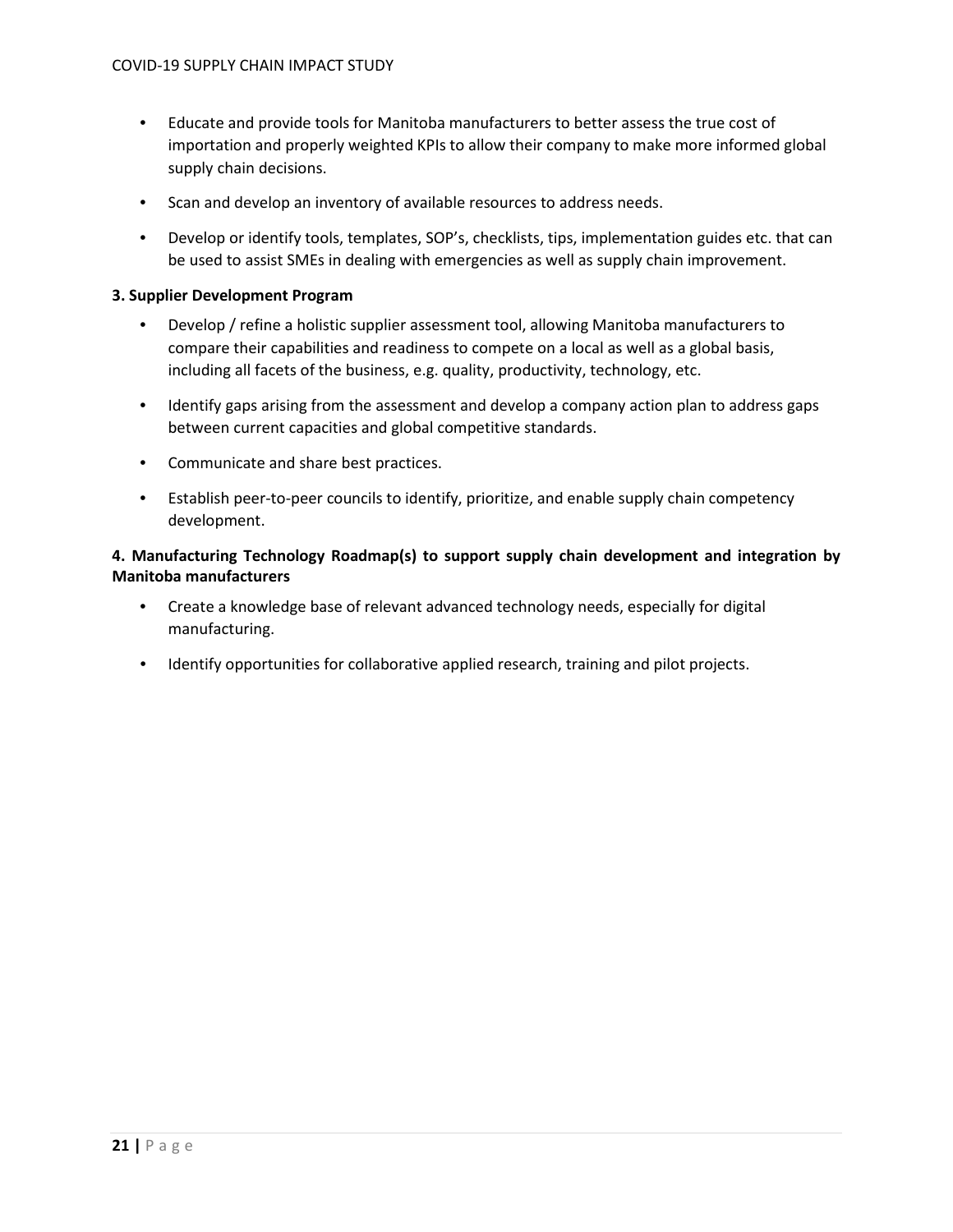### <span id="page-31-0"></span>**APPENDIX 1 – STUDY QUESTIONNAIRE**

The document below was provided to companies who participated in the study prior to their interviews. The study questionnaire is on the following page.



**COVID-19 Supply Chain Impact Study** 



#### **Study Introduction**

This study is being undertaken by CME-Manitoba and the Vehicle Technology Centre.

The purpose of this study is to identify and understand COVID-19 related Manitoba manufacturing company's supply chain vulnerabilities as well as to understand other than COVID-19 supply chain changes.

The results of this survey (which is funded through Western Economic Diversification) will be used to develop recommendations to the Government of Canada. The final report will be used to propose initiatives to address the gaps found and identify opportunities for Manitoba manufacturers to increase competitiveness through re-shoring, near-shoring and/or on-shoring and other supply chain changes taking place.

You are being invited to participate in this study because you are an important contributor to Manitoba's manufacturing sector.

Approximately one-half hour of your time will be needed to take part in the survey/interview in the Fall of 2020.

All information will be kept confidential and will not be attributed to you or your company.

If you have any questions about this study, please contact either of the undersigned:

**Ron Koslowsky** Divisional VP CME-Manitoba (204) 949-1454 ron.koslowsky@cme-mec.ca,

Ron Vanderwees, Program Director Vehicle Technology Centre (204) 362-1678 rvanderwees@vtci.ca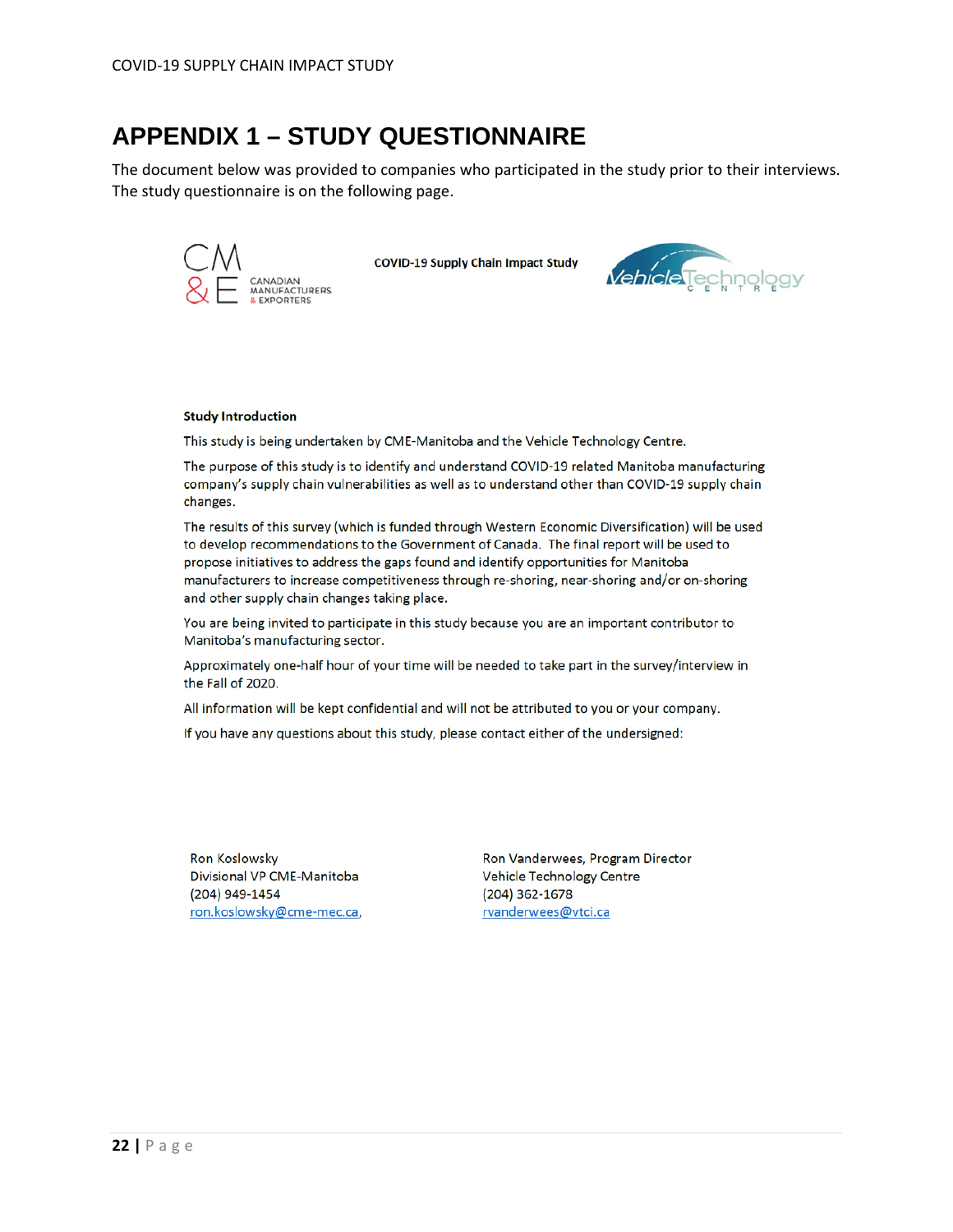| How many people does your company employ in Manitoba?<br>1.                                  |
|----------------------------------------------------------------------------------------------|
| 1 to 99<br>a.                                                                                |
| 100 to 499<br>b.                                                                             |
| 500 or more<br>c.                                                                            |
| What are your company's annual (2019) revenues from products manufactured in Manitoba?<br>2. |
| Under \$10 million<br>а.                                                                     |
| \$10 million to \$29,999,999<br>b.                                                           |
| Over \$30 million<br>c.                                                                      |
| On January 1, 2020, did your company have a pandemic preparedness and response plan?<br>3.   |
| a. Yes                                                                                       |
| b. No                                                                                        |
| c. I don't know                                                                              |
| Does your company now have a pandemic preparedness and response plan?                        |
| a. Yes                                                                                       |
| b. No                                                                                        |
| c. I don't know                                                                              |
| 4. Overall, how is your business doing today compared to objectives or expectations?         |
| a. Far below expectations                                                                    |
| b. Below expectations                                                                        |
| c. On target with expectations                                                               |
| d. Above expectations                                                                        |
| e. Far above expectations                                                                    |
| Has your firm experienced supply chain disruptions during the COVID-19 pandemic?<br>5.       |
| Yes<br><b>No</b>                                                                             |
| If yes, which of the following factors made you vulnerable to these disruptions?             |
|                                                                                              |
| a. Your firm's (single-)sourcing strategies                                                  |
| b. Lack of end-to-end supply chain visibility                                                |
| c. Unavailability of transportation and logistics services                                   |
| d. Your inventory strategies                                                                 |
| e. Your people                                                                               |
| f. Your country sourcing strategy                                                            |
| g. Other, please specify:                                                                    |
| Which of the following are among the outcomes of COVID-19 disruptions?<br>6.                 |
| a. Plant shutdown                                                                            |
| b. Production slowdown                                                                       |
| c. Supply shortages                                                                          |
| d. Opportunity to produce new products or provide new services                               |
| e. None of the above                                                                         |
| f. Other, please specify:                                                                    |
| Explain how demand for your product changed in 2020?<br>7.                                   |
| a. No improvement                                                                            |
| b. Slight improvement                                                                        |
| c. Moderate improvement                                                                      |
| d. Demand is back to normal                                                                  |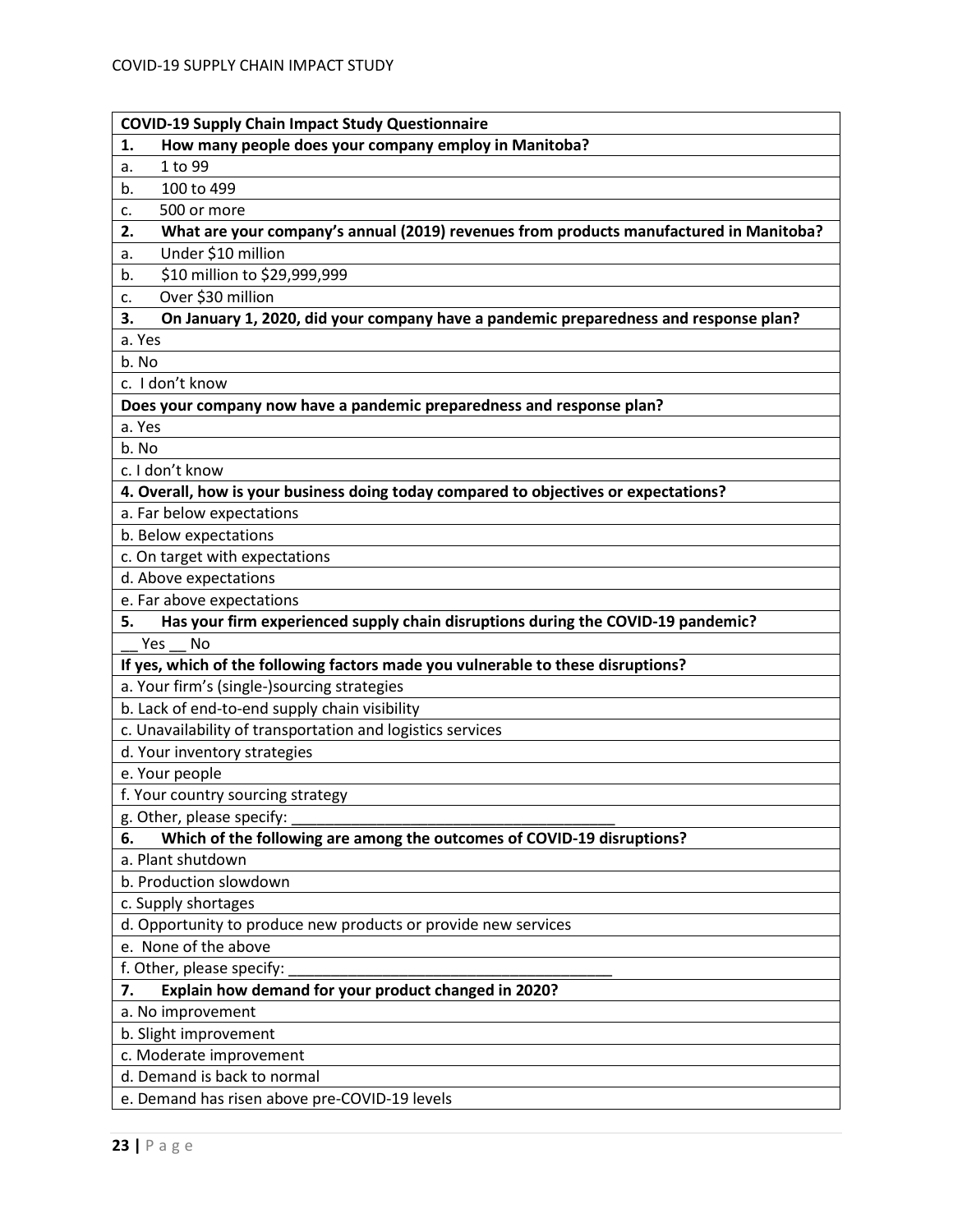#### **COVID-19 Supply Chain Impact Study Questionnaire**

**8. How has availability (supply) of critical materials and components changed, compared to the lowest availability you encountered since COVID-19 emerged in March 2020?**

a. No improvement

b. Slight improvement

c. Moderate improvement

d. Supply is back to normal

e. Supply has risen above pre-COVID-19 levels

**9. Please estimate the percent of your inputs that are imports, i.e. come from sources outside Canada: \_\_\_ %**

**10. In the following table, list your top three source countries (e.g. Canada or China), in terms of % volume of inputs. How severely has logistics performance, such as on-time delivery and lead time, been impacted by COVID-19 in each of the three countries?**

**11. How will your 2020 corporate revenues be affected by supply chain issues?**

a. There will be a strong negative effect.

b. There will be a slight negative effect.

c. There will no effect.

d. There will be a slight positive effect.

e. There will be a strong positive effect.

**12. When do you expect your business to recover to pre-COVID-19 levels?**

a. It already has recovered (What enabled a quick recovery)

b. It will recover by end of 2020

c. It will recover by end of 2021

d. it will recover sometime after 2021

e. It will never recover

**13. Looking forward what is your business outlook? (In the next year (2021)?**

a. Very challenging

b. Challenging

c. Neutral

d. Optimistic

e. Very optimistic

**14. Did government (Federal or Provincial) programs assist your company in overcoming COVID-19 induced supply chain impact:**

a. No impact

b. Small impact

c. Moderate impact

d. Large impact

Please explain the impact of federal programs:

**15. What could the government do to better support your company as a result of COVID-19**

a. Training/certification

b. Regulatory/bureaucratic red-tape

c. Financing

d. Insurance

e. Access to capital

**16. How has your company's sourcing strategy changed? (Check all that apply)**

a. There has been no change in our sourcing strategy.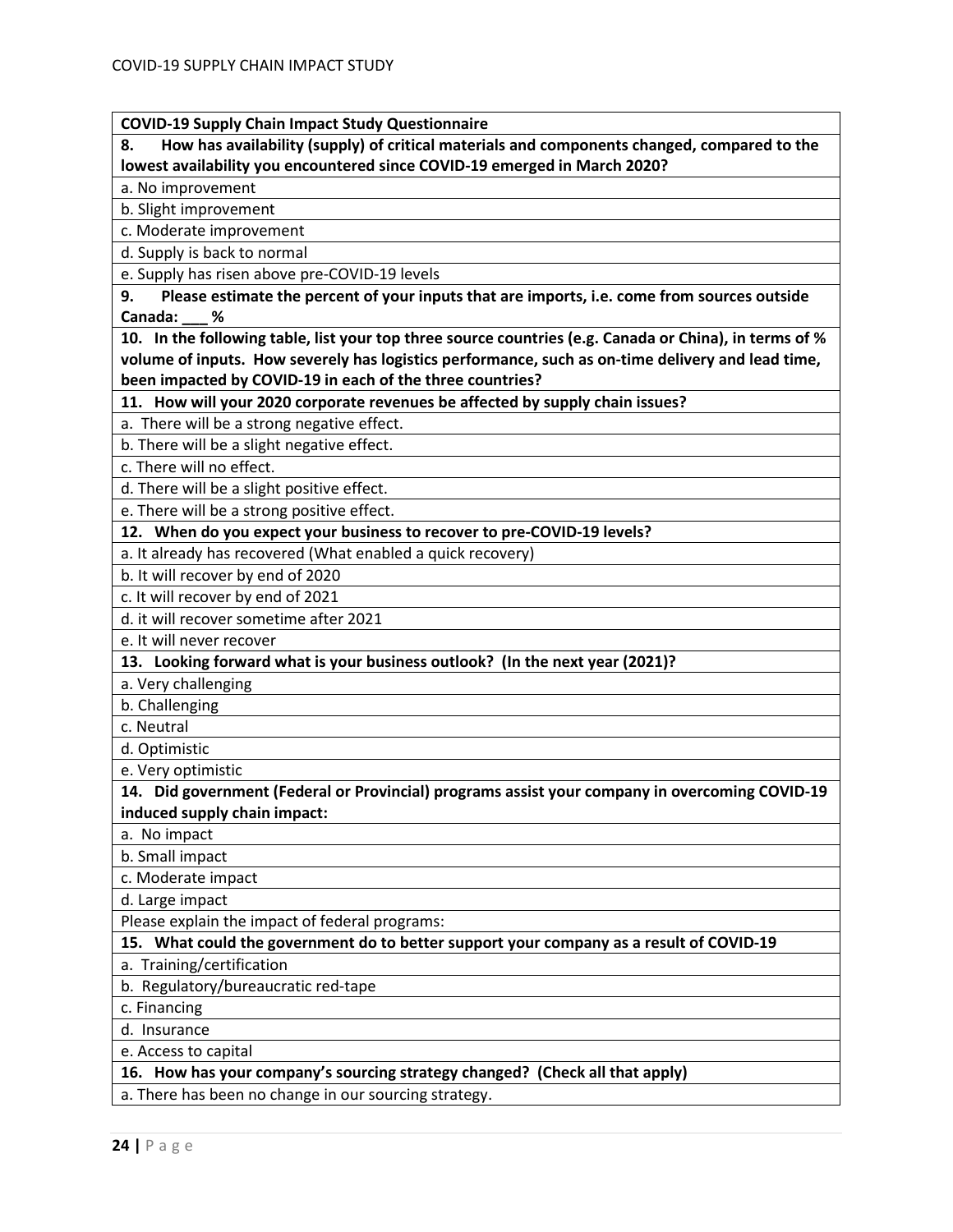#### **COVID-19 Supply Chain Impact Study Questionnaire**

b. We have started or are considering working with more suppliers closer to home, e.g. American or Mexican suppliers.

c. We have started or are considering working with more Canadian suppliers).

d. We are rethinking our low-cost country sourcing strategy – security of supply.

e. We are rethinking our single sourcing strategy or expanding our supplier base.

f. We are reviewing our supplier qualification and vendor certification processes.

g. We are considering a shift from ocean to air freight for input materials and components or we are considering a shift from rail to trucking for input materials and components.

h. What barriers does your company face in nearshoring or reshoring, i.e. buying inputs closer to home?

i. Do you feel that you have end-to-end supply chain visibility?

**17. What programs / services would help your company become a world class global supplier?**

Best practices benchmarking, Checklist, Supplier Development Program, etc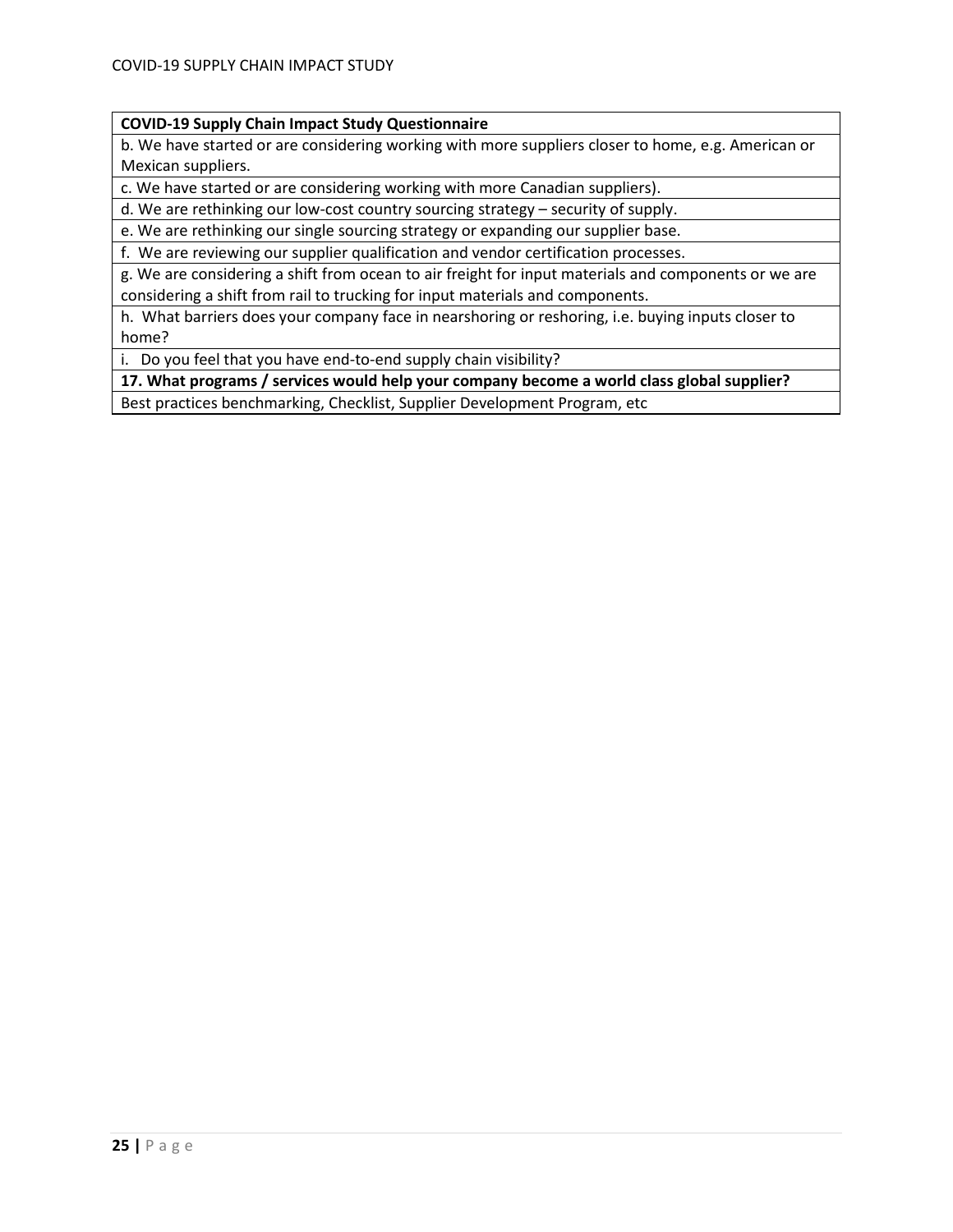# <span id="page-35-0"></span>**APPENDIX II – COMPANIES SURVEYED**

|                                            | <b>NAICS 3-</b> | <b>NAICS 4</b> | <b>NAICS 6</b> |              |               |              |
|--------------------------------------------|-----------------|----------------|----------------|--------------|---------------|--------------|
| <b>Company Name</b>                        | <b>Digit</b>    | <b>Digit</b>   | <b>Digit</b>   | <b>Small</b> | <b>Medium</b> | Large        |
|                                            | Code            | Code           | Code           |              |               |              |
| Acrylon Plastics Inc.                      | 326             | 3261           | 326199         | $\mathbf{1}$ |               |              |
| AGI                                        | 332             | 3326           | 332618         |              |               | $\mathbf{1}$ |
| <b>Ancast Industries</b>                   | 331             | 3315           | 331511         |              | $\mathbf{1}$  |              |
| Arnes                                      | 336             | 3362           | 336212         |              | $\mathbf{1}$  |              |
| ATI                                        | 336             | 3361           | 336120         | 1            |               |              |
| <b>Barkman Concrete</b>                    | 423             | 4233           | 423320         |              | $\mathbf{1}$  |              |
| Boeing Canada Operations Ltd.              | 336             | 3364           | 336413         |              |               | $\mathbf{1}$ |
| <b>BOMImed Inc.</b>                        | 423             | 4234           | 423450         | $\mathbf{1}$ |               |              |
| <b>Brunswick Steel</b>                     | 423             | 4234           | 423510         | $\mathbf{1}$ |               |              |
| Buhler/Versatile                           | 333             | 3331           | 333111         |              | $\mathbf{1}$  |              |
| Cadorath                                   | 336             | 3364           | 336413         | $\mathbf{1}$ |               |              |
| Carte International Inc.                   | 335             | 3353           | 335311         |              | $\mathbf{1}$  |              |
| Champ Metal Fabrication                    | 423             | 4235           | 331221         | $\mathbf{1}$ |               |              |
| Conviron                                   | 337             | 3371           | 337127         |              | $\mathbf{1}$  |              |
| Decor Cabinet Company                      | 337             | 3371           | 337110         |              |               | $\mathbf{1}$ |
| <b>Duxton Windows</b>                      |                 |                |                | $\mathbf{1}$ |               |              |
| <b>Elmer's Manufacturing</b>               | 333             | 3331           | 333111         | 1            |               |              |
| Fort Garry Fire Trucks Ltd.                | 336             | 3361           | 336120         |              | $\mathbf{1}$  |              |
| <b>Friesens Corporation</b>                | 323             | 3231           | 323117         |              |               | $\mathbf{1}$ |
| Graphic Packaging International Canada     | 322             | 3221           | 322130         |              | $\mathbf{1}$  |              |
| <b>Herd North America</b>                  | 336             | 3363           | 336390         |              | 1             |              |
| HyLife                                     | 311             | 3116           | 311611         |              |               | $\mathbf{1}$ |
| International Truck Body - Food Trucks Int | 336             | 3362           | 336211         | $\mathbf{1}$ |               |              |
| Ironmen Industries                         | 332             | 3323           | 332312         | 1            |               |              |
| JCA Industries Inc.                        | 335             | 3353           | 335314         | $\mathbf{1}$ |               |              |
| Lode King                                  | 336             | 3361           | 336120         |              | $\mathbf{1}$  |              |
| Loewen Enterprises Ltd.                    | 321             | 3219           | 321911         |              |               | $\mathbf{1}$ |
| MacDon Industries Ltd.                     | 333             | 3331           | 333111         |              |               | $\mathbf{1}$ |
| <b>Mackow Industries</b>                   | 332             | 3329           | 332999         | $\mathbf{1}$ |               |              |
| Magellan Aerospace, Winnipeg               | 336             | 3364           | 336413         |              |               | $\mathbf{1}$ |
| Malach Metal & Machining                   | 332             | 3323           | 332322         | $\mathbf{1}$ |               |              |
| <b>MasterBrand Cabinets Inc.</b>           | 337             | 3371           | 337110         |              |               | $\mathbf{1}$ |
| McCain Foods Canada                        | 311             | 3114           | 311411         |              |               | $\mathbf{1}$ |
| <b>MCI</b>                                 | 336             | 3361           | 336120         |              |               | $\mathbf{1}$ |
| Micro Tool & Machine Ltd.                  | 333             | 3339           | 333999         |              |               | $\mathbf{1}$ |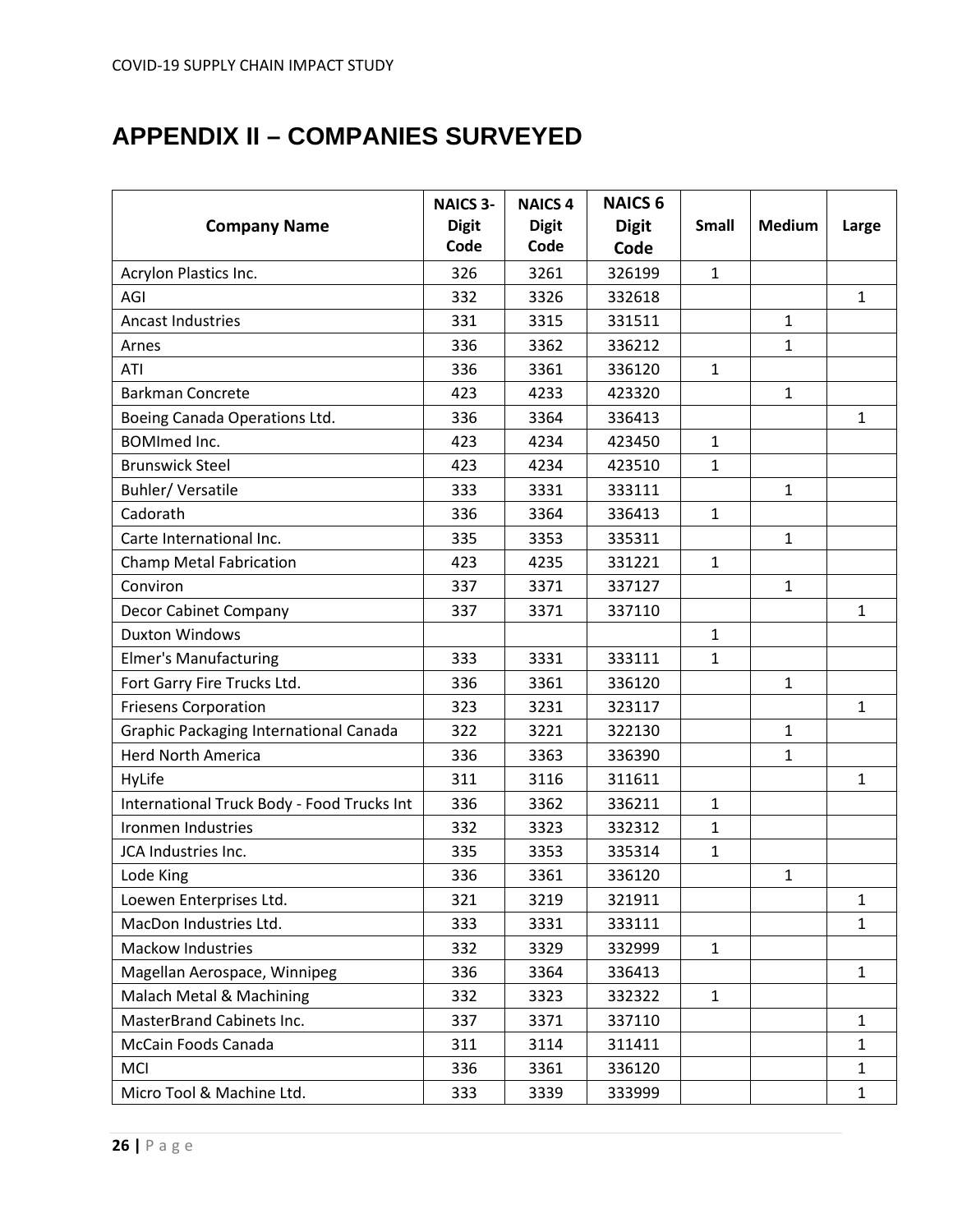#### COVID-19 SUPPLY CHAIN IMPACT STUDY

| <b>Company Name</b>                                       | <b>NAICS 3-</b><br><b>Digit</b><br>Code | <b>NAICS 4</b><br><b>Digit</b><br>Code | <b>NAICS 6</b><br><b>Digit</b><br>Code | <b>Small</b> | <b>Medium</b> | Large        |
|-----------------------------------------------------------|-----------------------------------------|----------------------------------------|----------------------------------------|--------------|---------------|--------------|
| Monarch Industries Ltd.                                   | 333                                     | 3339                                   | 333995                                 |              | $\mathbf{1}$  |              |
| <b>NFI</b>                                                | 336                                     | 3361                                   | 336120                                 |              |               | $\mathbf{1}$ |
| Nordstern Group/Custom Castings                           |                                         |                                        |                                        |              | $\mathbf{1}$  |              |
| Novid Inc                                                 | 332                                     | 3324                                   | 332420                                 | $\mathbf{1}$ |               |              |
| Nutri-Pea LP                                              | 523                                     | 5231                                   | 523140                                 | $\mathbf{1}$ |               |              |
| Palliser Furniture Ltd.                                   | 337                                     | 3371                                   | 337121                                 |              |               | $\mathbf{1}$ |
| Parker Hannifin Canada, Electronic<br><b>Controls Div</b> | 335                                     | 3353                                   | 335314                                 |              |               | $\mathbf{1}$ |
| <b>Peerless Garments</b>                                  | 315                                     | 3152                                   | 315210                                 |              | $\mathbf{1}$  |              |
| Price Industries Limited                                  | 332                                     | 3326                                   | 332618                                 |              |               | $\mathbf{1}$ |
| <b>Prolific Group</b>                                     | 323                                     | 3231                                   | 323111                                 |              | $\mathbf{1}$  |              |
| PTI Manitoba                                              | 335                                     | 3353                                   | 335311                                 | $\mathbf{1}$ |               |              |
| Quest Metal Products Ltd.                                 | 333                                     | 3333                                   | 333318                                 | $\mathbf{1}$ |               |              |
| Richlu                                                    | 315                                     | 3152                                   | 315220                                 |              | $\mathbf{1}$  |              |
| Russel Metals Inc.                                        | 423                                     | 4235                                   | 423510                                 | $\mathbf 1$  |               |              |
| StandardAero                                              | 811                                     | 8111                                   | 811111                                 |              |               | $\mathbf{1}$ |
| The CTD Group / Integra Castings                          | 331                                     | 3315                                   | 331511                                 |              | $\mathbf{1}$  |              |
| The Eastside Group of Companies                           | 811                                     | 8111                                   | 811121                                 | $\mathbf{1}$ |               |              |
| Triple E                                                  | 336                                     | 3362                                   | 336214                                 |              | $\mathbf{1}$  |              |
| <b>Vidir Solutions Inc.</b>                               | 333                                     | 3339                                   | 333999                                 |              | $\mathbf{1}$  |              |
| Walinga Inc.                                              | 336                                     | 3362                                   | 336211                                 | $\mathbf{1}$ |               |              |
| <b>West End Radiators</b>                                 | 811                                     | 8111                                   | 811118                                 | $\mathbf{1}$ |               |              |
| WGI - Behlen Industries                                   | 332                                     | 3323                                   | 332312                                 |              |               | $\mathbf{1}$ |
| Winpak                                                    | 326                                     | 3261                                   | 326113                                 |              |               | $\mathbf{1}$ |